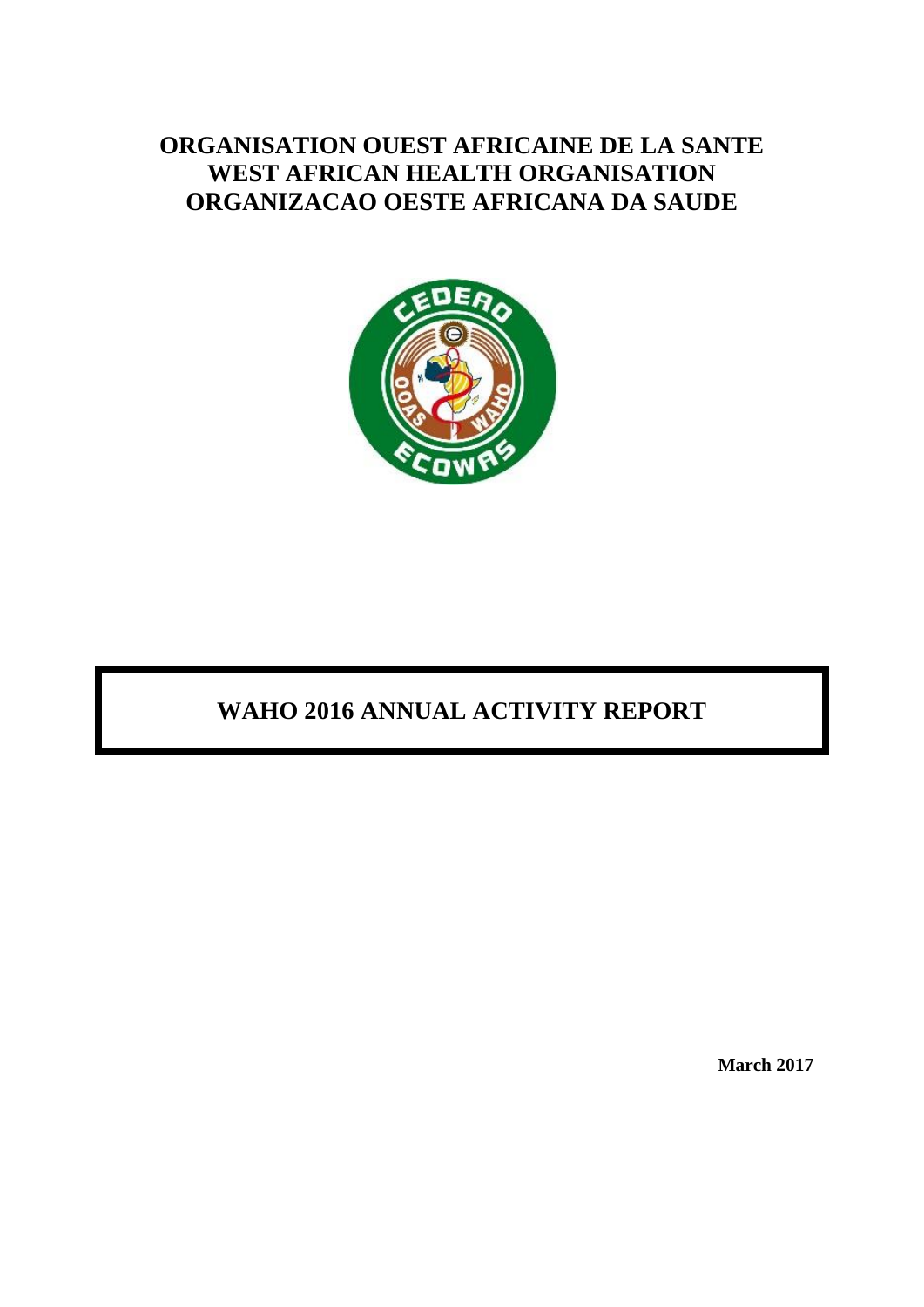# **TABLE OF CONTENTS**

| UPDATE ON THE HEALTH SITUATION IN THE ECOWAS REGION IN 2016  6<br>I.                                   |  |
|--------------------------------------------------------------------------------------------------------|--|
|                                                                                                        |  |
| 1.1.1                                                                                                  |  |
| 1.1.2                                                                                                  |  |
| 1.2                                                                                                    |  |
| 1.3                                                                                                    |  |
| 1.3.1                                                                                                  |  |
| 1.3.2                                                                                                  |  |
| Π.                                                                                                     |  |
| Status of Implementation of the key recommendations of the 17 <sup>th</sup> Session of the  17<br>II.I |  |
|                                                                                                        |  |
|                                                                                                        |  |
|                                                                                                        |  |
|                                                                                                        |  |
|                                                                                                        |  |
|                                                                                                        |  |
|                                                                                                        |  |
|                                                                                                        |  |
| II.3.6 Maternal, Child, Adolescent, Youth and Elderly People's Health Programme                        |  |
|                                                                                                        |  |
|                                                                                                        |  |
|                                                                                                        |  |
|                                                                                                        |  |
|                                                                                                        |  |
| III.                                                                                                   |  |
| IV.                                                                                                    |  |
|                                                                                                        |  |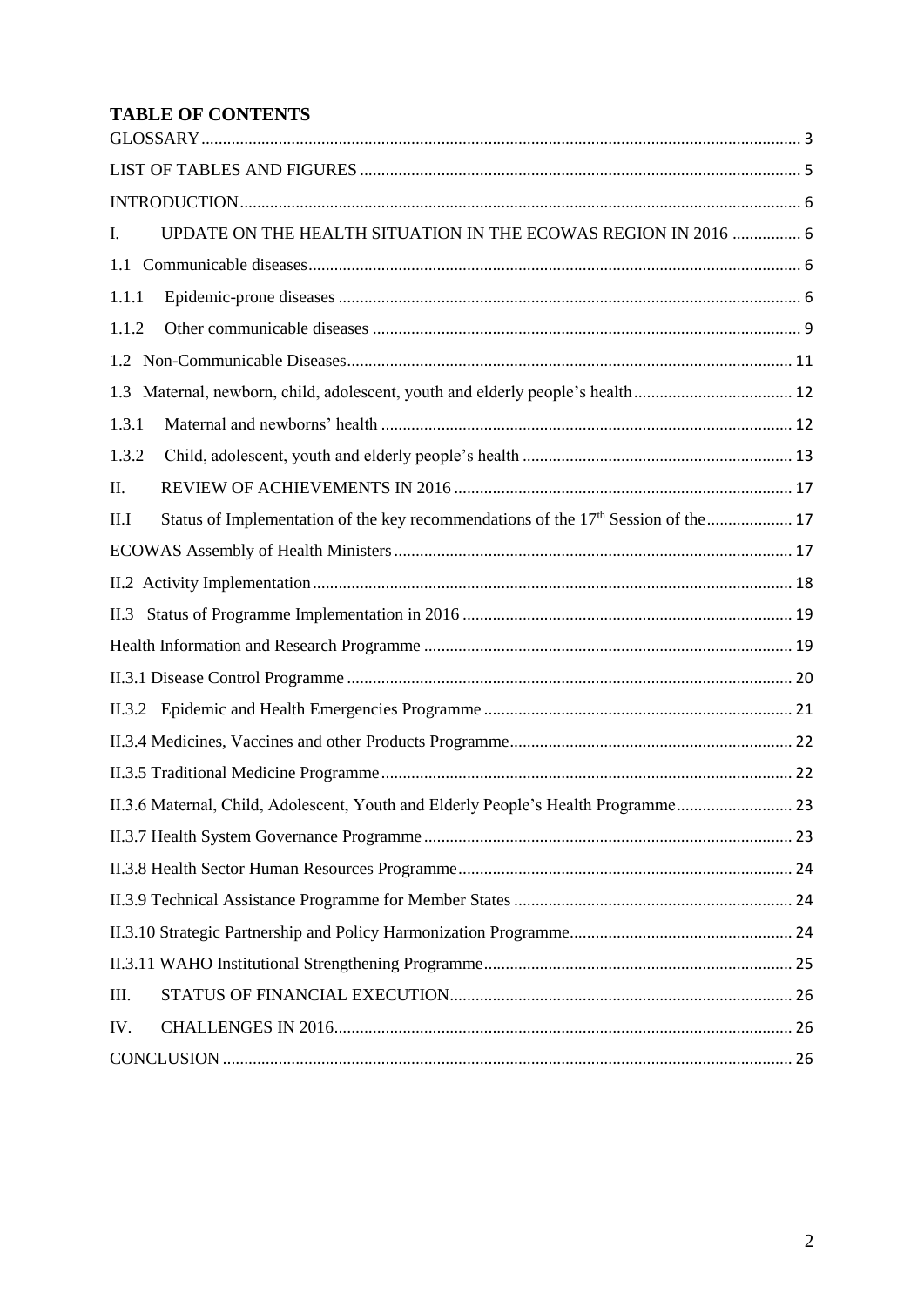# **GLOSSARY**

<span id="page-2-0"></span>

| AFC:               | <b>Administration and Finance Committee</b>                             |
|--------------------|-------------------------------------------------------------------------|
| AFD:               | <b>French Development Agency</b>                                        |
| PMA:               | Preventive Medecine Agency                                              |
| AHM:               | <b>Assembly of Health Ministers</b>                                     |
| ARV:               | Anti Retrovirals                                                        |
| CHW:               | <b>Community Health Worker</b>                                          |
| AfDB:              | <b>African Development Bank</b>                                         |
| <b>CAMEG:</b>      | Central Purchasing Agency for Essential and Generic Drugs               |
| CAPS:              | <b>Capacity Strengthening</b>                                           |
| CDC:               | <b>Centre for Diseases Control</b>                                      |
| CDC-US             | <b>Centre for Diseases Control-United States</b>                        |
| <b>ECOWAS:</b>     | <b>Economic Community of West African States</b>                        |
|                    | CNCV/GTCV: National Advisory Committee on Immunization                  |
| <b>CORDS</b>       | Connecting Organisations for Regional Disease Surveillance              |
| ANC:               | <b>Ante Natal Care</b>                                                  |
| RSC:               | <b>Regional Steering Committee</b>                                      |
| SMC:               | Seasonal Malaria Chemoprevention                                        |
|                    |                                                                         |
| IDRC:              | <b>International Development Research Centre</b>                        |
| <b>CREFDES</b>     | Centre for Economic and Social Development Research and Training        |
| <b>RCDSC:</b>      | Regional Centre for Disease Surveillance and Control                    |
| ESC:               | Epidemiological Surveillance Centre                                     |
| <b>DPRIS:</b>      | Department of Planning, Research and Health Information                 |
| E-CDC              | <b>European Centre of Diseases Control</b>                              |
| <b>ECOWAS</b>      | <b>Economic Community of West African States</b>                        |
| RRIT:              | Regional Rapid Intervention Team                                        |
| EDF:               | <b>European Development Fund</b>                                        |
| <b>IFRC</b>        | <b>International Federation of the Red Cross</b>                        |
| GF                 | Global Fund                                                             |
| CBF:               | <b>Capacity Building Fund</b>                                           |
| <b>CBIs</b>        | Commuunity-Based Interventions                                          |
| <b>RTWG</b>        | <b>Regional Technical Working Group</b>                                 |
| NCI:               | National Coordination Institution                                       |
|                    | <b>IOARC-RSS</b> West African Initiative for Research on Health Systems |
| <b>IPSAS</b>       | <b>International Public Sector Accounting Standards</b>                 |
| <b>ISO</b>         | <b>International Standards Organisation</b>                             |
| IT                 | <b>Information Technology</b>                                           |
| <b>KFW</b>         | <b>German Financial Cooperation</b>                                     |
| LMG:               | Leadership Management and Governance                                    |
| NMQCL:             | National Medecines Quality Control Laboratory                           |
| MEP:               | Moving Evidence into Policy                                             |
| MoU:               | Memorandum of Understanding                                             |
| NTD <sub>s</sub> : | <b>Neglected Tropical Diseases</b>                                      |
| SDG <sub>s</sub> : | <b>Sustainable Development Goals</b>                                    |
| MDGs:              | Millennium Development Goals                                            |
| WHO:               | World Health Organisation                                               |
| <b>ONUDI</b>       | United Nations Industrial Development Organisation                      |
| <b>UNAIDS</b>      | Joint United Nations Programme on HIV and AIDS                          |
| <b>WAHO</b>        | West African Health Organisation                                        |
| M/NTDs             | Malaria/ Neglected Tropical Diseases                                    |
| <b>BAWP</b>        | <b>Budgeted Annual Work Plan</b>                                        |
| <b>CDP</b>         | <b>Community Development Programme</b>                                  |
|                    |                                                                         |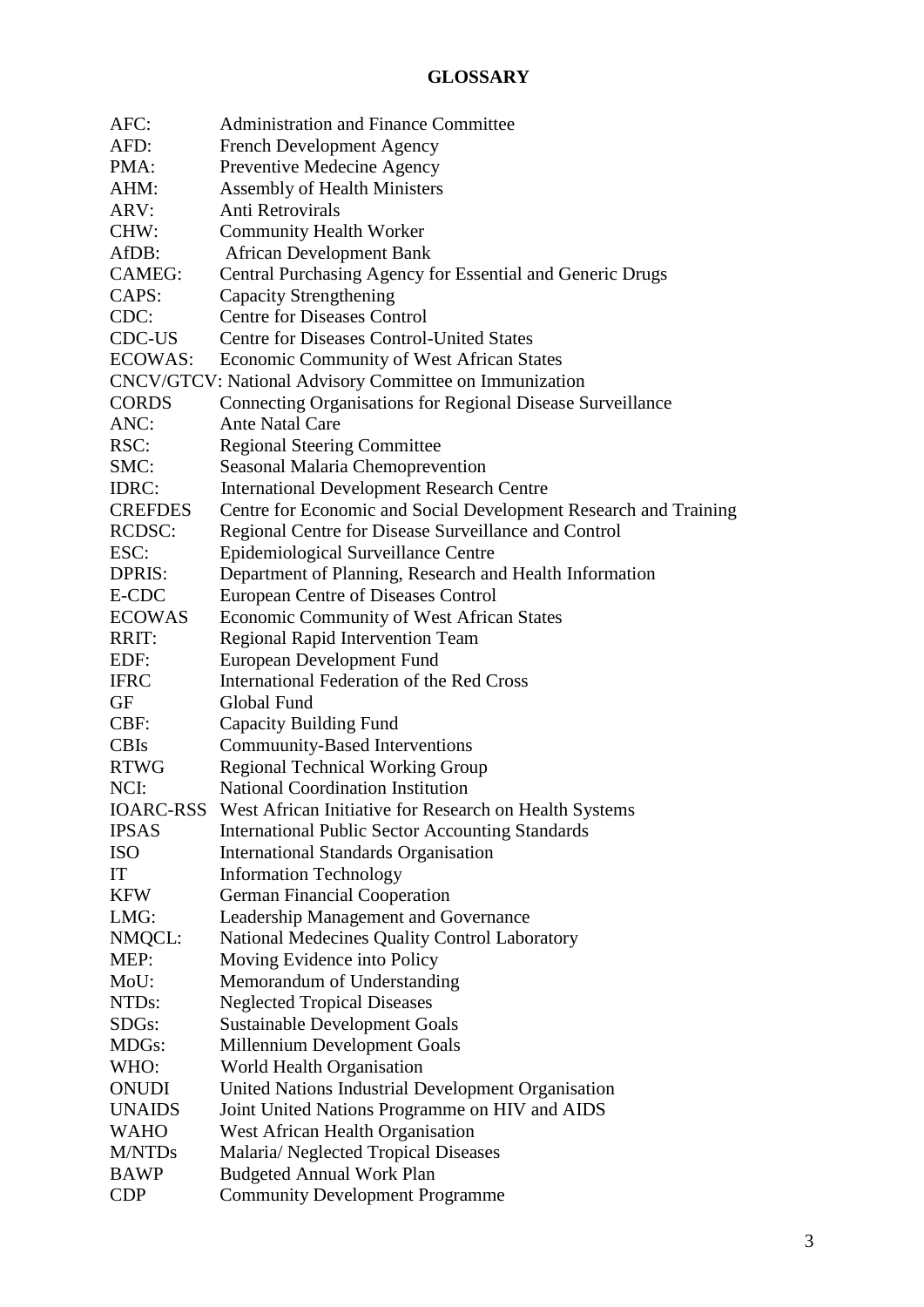| <b>IMCI</b>    | <b>Integrated Management of Childhood Illness</b>                                 |
|----------------|-----------------------------------------------------------------------------------|
| <b>EPI</b>     | Extended Programme on Immunization                                                |
| FP             | <b>Family Planning</b>                                                            |
| <b>PPP</b>     | <b>Public Private Partnership</b>                                                 |
| <b>RRHP</b>    | Regional Reproductive Health Programme                                            |
| <b>PTF</b>     | <b>Technical and Financial Partners</b>                                           |
| <b>RAD</b>     | Regional Action through Data                                                      |
| <b>NCAHF</b>   | Network of Champions for Adequate Health Financing                                |
|                | NCAHF/DD Network of Champions for Adequate Health Financing/ Demographic Dividend |
| <b>REDISSE</b> | Regional Disease Surveillance Systems Enhancement                                 |
| <b>NEWAHE</b>  | Network for Excellence in West African Higher Education                           |
| <b>AGOS</b>    | African Gynaecological and Obstetrical Society                                    |
| <b>AYH</b>     | Adolescent and Youth Health                                                       |
| <b>PHSRS</b>   | <b>Public Health Studies and Research Society</b>                                 |
| AIDS:          | Acquired Immune Deficiency Syndrome                                               |
| MNCH           | Maternal, Newborns and Child Health                                               |
| <b>IDSR</b>    | Integrated Disease Surveillance and Response                                      |
| <b>NHIS</b>    | National Health Information System                                                |
| <b>EONC</b>    | <b>Emergency Obstetrical and Neonatal Care</b>                                    |
| RH/FP          | Reproductive Health/Family Planning                                               |
| <b>SWEDD</b>   | Sahel Women's Empowerment and Demographic Dividend                                |
| TB             | Tuberculosis                                                                      |
| MR-TB          | Multi-resistant Tuberculosis                                                      |
| AU             | <b>African Union</b>                                                              |
| <b>CUOP</b>    | Coordination Unit of the Ouagadougou Partnership                                  |
| <b>UEMOA</b>   | West African Economic and Monetary Union                                          |
| PMU            | Project Management Unit                                                           |
| <b>UG</b>      | University of Ghana                                                               |
| <b>UiO</b>     | University of Ouagadougou                                                         |
| <b>UNFPA</b>   | <b>United Nations Population Fund</b>                                             |
| <b>USAID</b>   | US Agency for International Development                                           |
| <b>USD</b>     | <b>United States Dollar</b>                                                       |
| <b>HIV</b>     | Human Immune Deficiency Virus                                                     |
| <b>VSAT</b>    | Very Small Aperture Terminal                                                      |
| <b>WADPI</b>   | West Africa Disaster Preparedness Initiative                                      |
| <b>WAHIT</b>   | <b>West African Health Informatics Team</b>                                       |
| <b>WARDS</b>   | West Africa Regional Diseases Surveillance Project                                |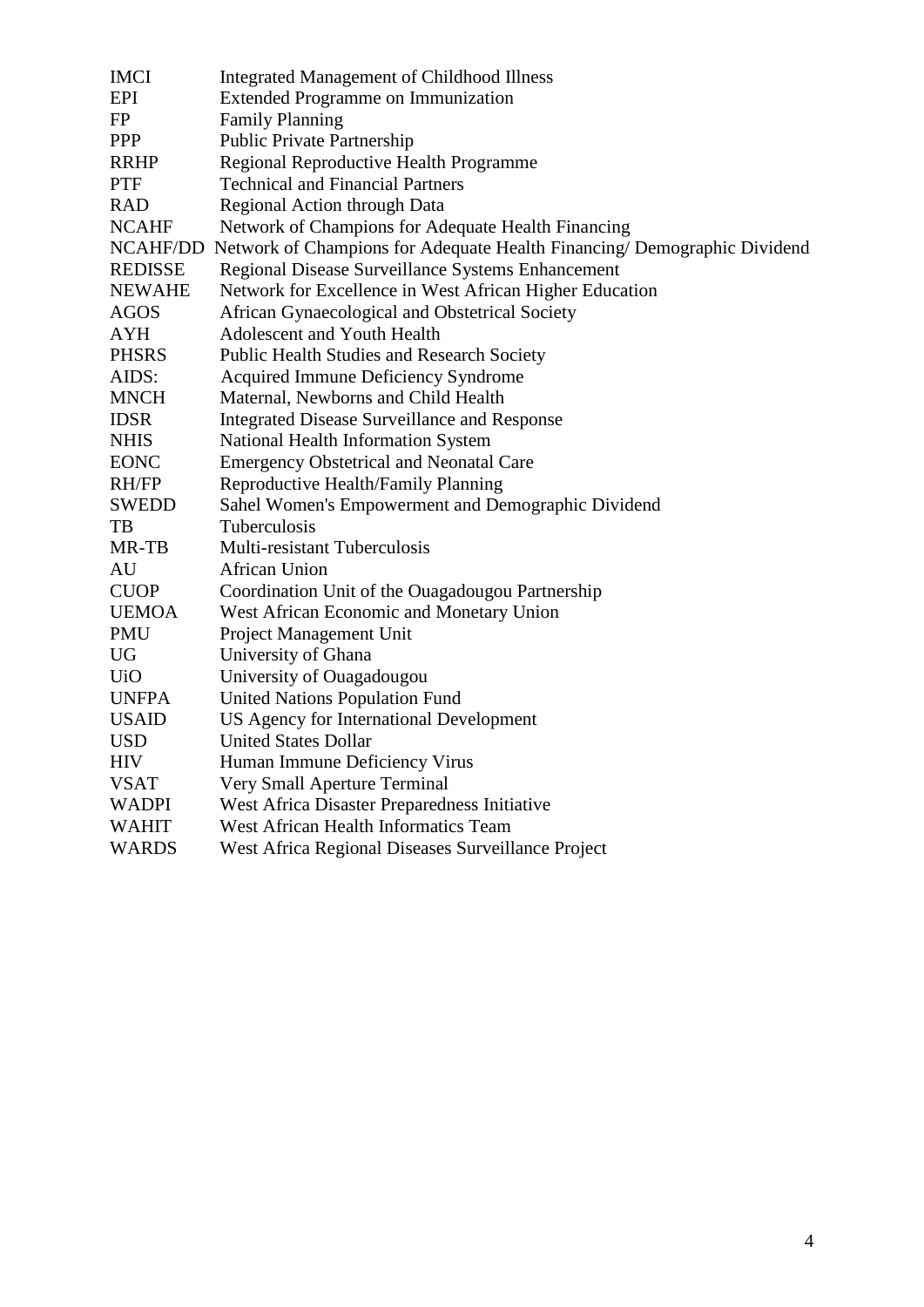# **LIST OF TABLES AND FIGURES**

# <span id="page-4-0"></span>**List of Tables**

| Table 1: Suspected and/or confirmed cases and deaths of serious EPDs reported by ECOWAS |  |
|-----------------------------------------------------------------------------------------|--|
|                                                                                         |  |
| Table 2: Number of children targeted for seasonal malaria chemoprevention by ECOWAS     |  |
|                                                                                         |  |
|                                                                                         |  |
|                                                                                         |  |
|                                                                                         |  |

# **List of Figures**

| Figure1: Annual trend of suspected/confirmed cases of Cholera between 2011 and 2016  7 |  |
|----------------------------------------------------------------------------------------|--|
|                                                                                        |  |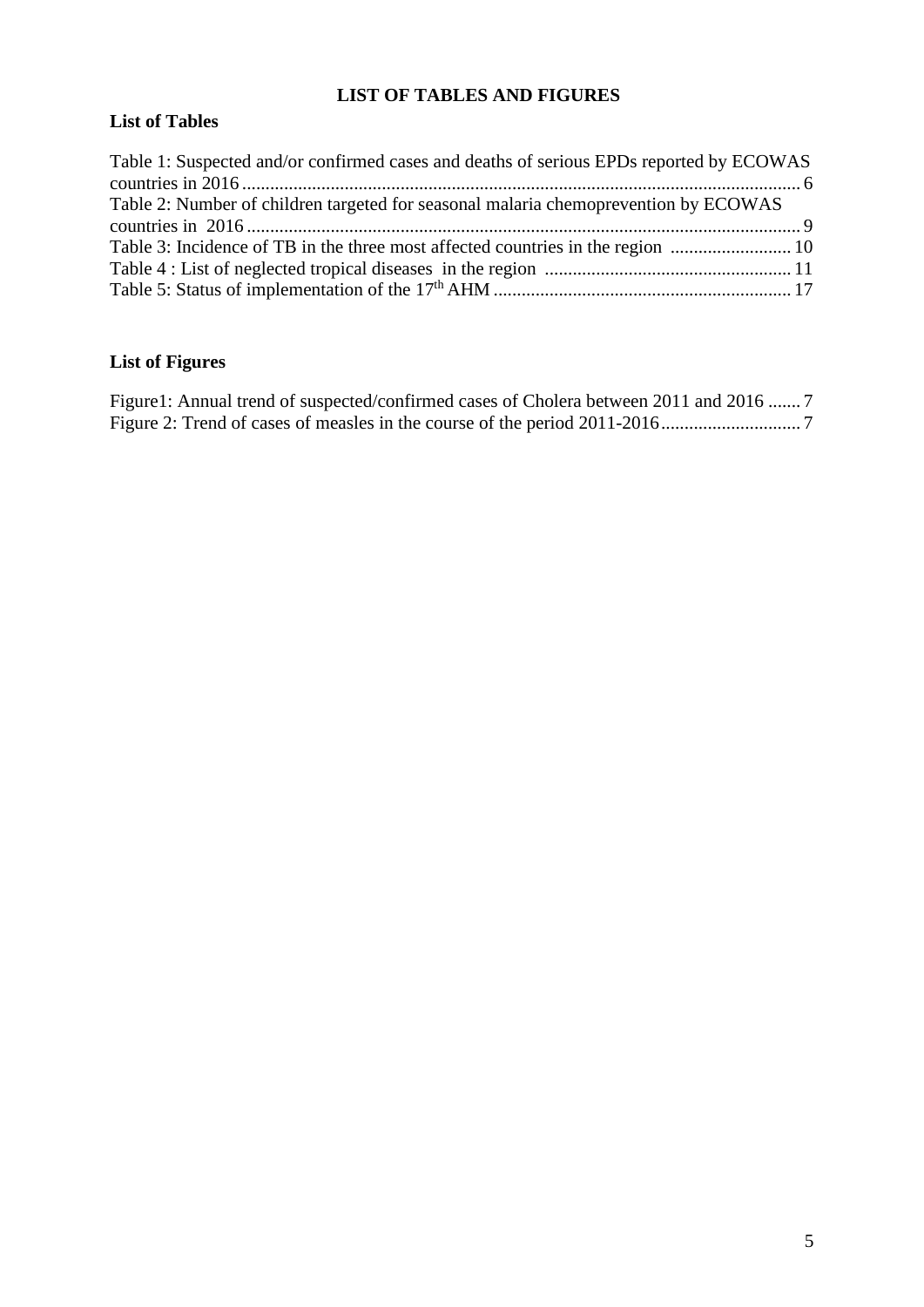## <span id="page-5-0"></span>**INTRODUCTION**

As part of the process of harmonizing the contribution of the different institutions and agencies in achieving the vision of ECOWAS of Peoples by 2020, the Community formulated a Strategic Framework for the period 2016-2020. Health actions were incorporated into the Community Social Health Development Programme. In the pursuit of this agenda, WAHO, the Specialized Community Health Institution, formulated Strategic Plan for 2016-2020 with the aim of contributing to the achievement of this Community vision. The Plan comprises three (3) strategic pillars and thirteen (13) priority programmes.

In 2016, a plan of action was designed around eleven (11) priority programmes and an overall funding of 24.320.043 UA was approved by the Community for the implementation of this action plan.

This annual report provides an update of the main achievements and outcomes of the activities implemented under the 2016 action plan. It reviews the following items:

- Update on the health situation in the ECOWAS region;
- Status of implementation of the main recommendations of the  $17<sup>th</sup>$  ECOWAS Assembly of Health Ministers;
- Management activities;
- Outcomes of programme implementation;
- Status of financial execution:
- Challenges.

#### <span id="page-5-1"></span>**I. UPDATE ON THE HEALTH SITUATION IN THE ECOWAS REGION IN 2016**

This Chapter is a summary of the characteristic features of morbidity, mortality and risk factors that marked the ECOWAS region in 2016. It focuses on communicable and noncommunicable diseases. Furthermore, it describes the health situation of mothers, newborns, adolescents, youth and older persons.

#### **1.1 Communicable diseases**

<span id="page-5-2"></span>This section focuses on the situation of epidemic-prone diseases and other communicable diseases.

#### <span id="page-5-3"></span>**1.1.1 Epidemic-prone diseases**

The year 2016 witnessed the occurrence of the following epidemic-prone diseases: cholera, meningitis, measles, neonatal tetanus, the Ebola virus disease, Zika virus disease, Lassa fever, Rift Valley fever, dengue fever and the resurgence of cases of the wild polio virus. The overall situation of the epidemic-prone diseases recorded in 2016 is presented in the following Table:

|                  | $1000$ $1110$ counting in 2010 |                              |       |               |                                       |               |                    |               |                                   |               |              |               |
|------------------|--------------------------------|------------------------------|-------|---------------|---------------------------------------|---------------|--------------------|---------------|-----------------------------------|---------------|--------------|---------------|
| <b>Countries</b> |                                | <b>Meningitis</b><br>Cholera |       |               | <b>Measles</b><br><b>Yellow Fever</b> |               | <b>Lassa Fever</b> |               | <b>Neonatal</b><br><b>Tetanus</b> |               |              |               |
|                  | <b>Cases</b>                   | <b>Deaths</b>                | Cases | <b>Deaths</b> | <b>Cases</b>                          | <b>Deaths</b> | <b>Cases</b>       | <b>Deaths</b> | <b>Cases</b>                      | <b>Deaths</b> | <b>Cases</b> | <b>Deaths</b> |
| <b>Benin</b>     | 874                            | 13                           | 1048  | 137           | 287                                   | $\Omega$      | 147                | 1             | 101                               | 38            | 7            | 2             |
| Burkina Faso     | 0                              | 0                            | 2630  | 254           | 388                                   | 2             | 777                | 11            | 0                                 | $\mathbf 0$   |              |               |
| Cape Verde       | $\Omega$                       | 0                            | 34    | 0             | 34                                    | $\Omega$      | $\overline{0}$     | $\mathbf{0}$  | $\Omega$                          | $\Omega$      | $\Omega$     | 0             |
| Cote D'Ivoire    | 16                             |                              | 338   | 42            | 1188                                  | $\Omega$      | 897                | 12            | $\Omega$                          | $\Omega$      | 17           | 5             |
| The Gambia       | $\Omega$                       | 0                            | 28    | 3             | 23                                    | $\Omega$      | $\overline{4}$     | $\Omega$      | $\Omega$                          | $\Omega$      | $\Omega$     | 0             |
| Ghana            | 720                            | 0                            | 2629  | 211           | 1032                                  |               | 863                |               | 0                                 | 0             | 6            |               |

<span id="page-5-4"></span>Table 1: (Suspected/confirmed) cases and deaths relating to serious EPDs reported by ECOWAS countries in 2016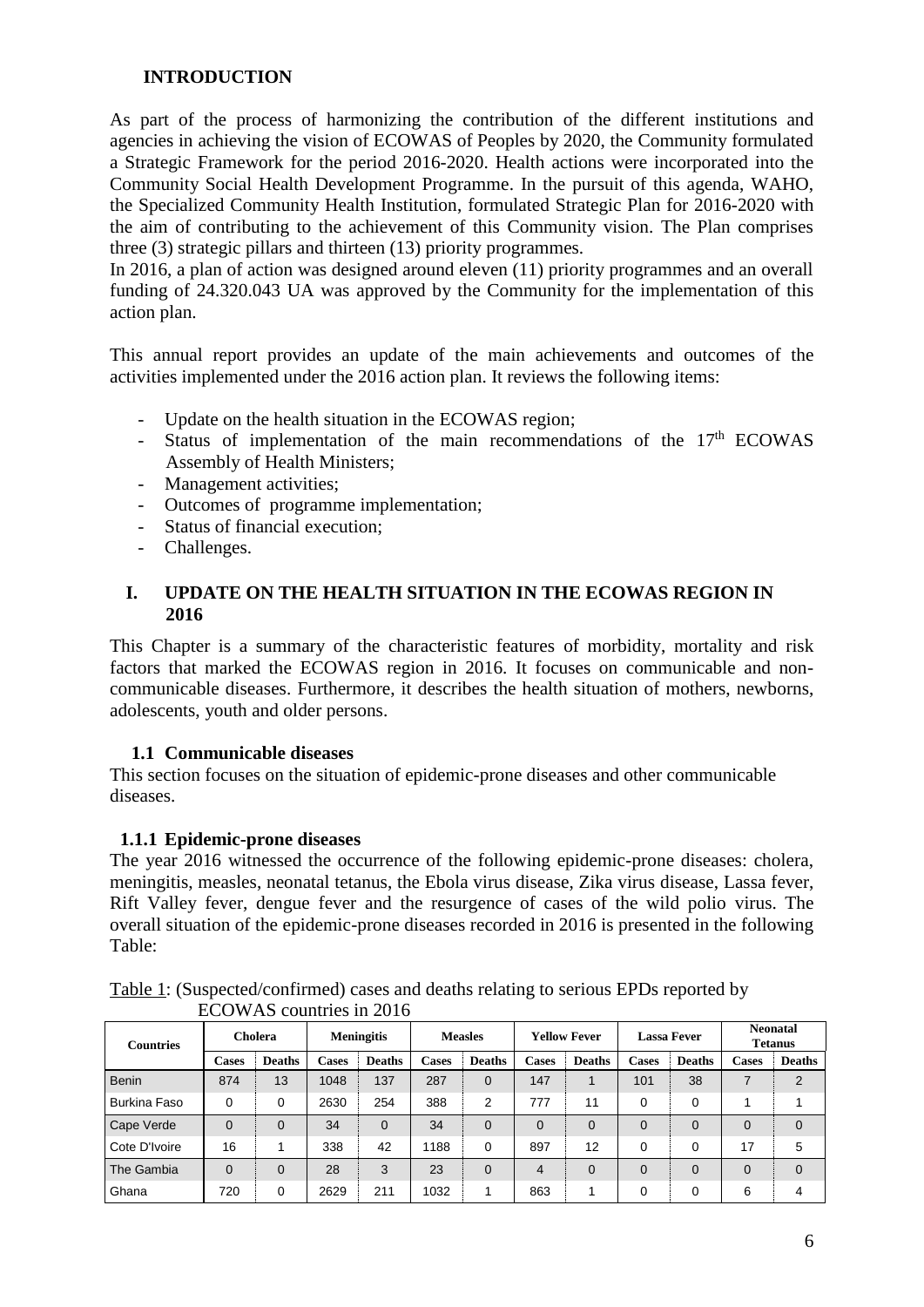| <b>Countries</b>    |              | Cholera       |              | <b>Meningitis</b> |              | <b>Measles</b> |              | <b>Yellow Fever</b> |              | <b>Lassa Fever</b> |              | <b>Neonatal</b><br><b>Tetanus</b> |
|---------------------|--------------|---------------|--------------|-------------------|--------------|----------------|--------------|---------------------|--------------|--------------------|--------------|-----------------------------------|
|                     | <b>Cases</b> | <b>Deaths</b> | <b>Cases</b> | <b>Deaths</b>     | <b>Cases</b> | <b>Deaths</b>  | <b>Cases</b> | <b>Deaths</b>       | <b>Cases</b> | <b>Deaths</b>      | <b>Cases</b> | <b>Deaths</b>                     |
| Guinea              | $\mathbf 0$  | $\mathbf{0}$  | 124          | 11                | 957          | 2              | 223          | $\overline{0}$      | $\mathbf 0$  | $\mathbf{0}$       | 114          | 40                                |
| Guinea Bissau       | $\Omega$     | 0             | 0            | 0                 | 1            | $\mathbf 0$    | 0            | 0                   | 0            | 0                  | 0            | 0                                 |
| Liberia             | 153          | 2             | 26           | 1                 | 1097         | $\overline{7}$ | 55           | 3                   | 67           | 29                 | 23           | 9                                 |
| Mali                | 0            | 0             | 673          | 16                | 482          | 1              | 260          | 5                   | 0            | 0                  | 11           | 4                                 |
| Niger               | 38           | 6             | 1973         | 147               | 2534         | 11             | 32           | 1                   | $\Omega$     | $\overline{0}$     | 6            | 3                                 |
| Nigeria             | 727          | 32            | 822          | 33                | 24836        | 102            | 140          | 9                   | 886          | 110                | 20           | 1                                 |
| Senegal             | $\Omega$     | $\mathbf 0$   | 261          | 8                 | 1112         | $\Omega$       | 329          | 2                   | $\Omega$     | $\mathbf{0}$       | 13           | $\overline{4}$                    |
| Sierra Leone        | 1            | 0             | 68           | 10                | 8133         | 31             | 51           | 1                   | 79           | 25                 | 36           | 13                                |
| Togo                | $\Omega$     | $\mathbf{0}$  | 1854         | 118               | 616          | $\overline{0}$ | 151          | 1                   | $\mathbf 0$  | $\mathbf{0}$       | 11           | 3                                 |
| <b>Total ECOWAS</b> | 2529         | 54            | 12508        | 991               | 42720        | 157            | 3929         | 47                  | 1133         | 202                | 265          | 89                                |

*Sources: Services IDSR of Member States*

Subject to reporting issues concerning data provided by the countries, Guinea Bissau is the least affected country with only a single case of measles reported in 2016. On country-bycountry basis, the situation is as follows:

#### **Cholera**

Five (5) countries (Benin, Côte d'Ivoire, Ghana, Liberia and Nigeria) faced a cholera epidemic in 2016. Benin and Ghana were the most affected with an overall rate of about 85% of the total number of reported cases in the region. The cholera trend was on a roller coaster in the region over the period from 2011 to 2016 (see Figure 1) However, there was a decline in 2016 as compared to 2015. Indeed, there was a total of 2 529 (suspected or confirmed cases) with 54 deaths reported in 2016 as compared to 205 deaths in 2015.

<span id="page-6-0"></span>Figure 1: Annual variations in suspected/confirmed cases of cholera between 2011 and 2016.



#### **Meningitis**

In 2016, fourteen countries (14) in the Community recorded cases of meningitis. However, Burkina Faso, Ghana, Niger and Togo were the most affected countries. However, the trend is on the decline. Indeed, a total of 12 508 suspected/confirmed cases with 991 deaths were reported in 2016 as against 16 901 cases, including 1 171 deaths in 2015.

#### **Measles**

In 2016, just like meningitis, measles affected fourteen (14) ECOWAS countries; only Cabo Verde did not record any case. By contrast, Sierra Leone was the most affected country with 37% of the total number of reported cases. On the whole, 42 720 (suspected and/or confirmed) cases and 157 deaths were reported in the region. As shown in the Figure below, cases of measles have been increasing steadily in the ECOWAS region since 2011.

<span id="page-6-1"></span>Figure 2: Variations in cases of measles during the period 2011-2016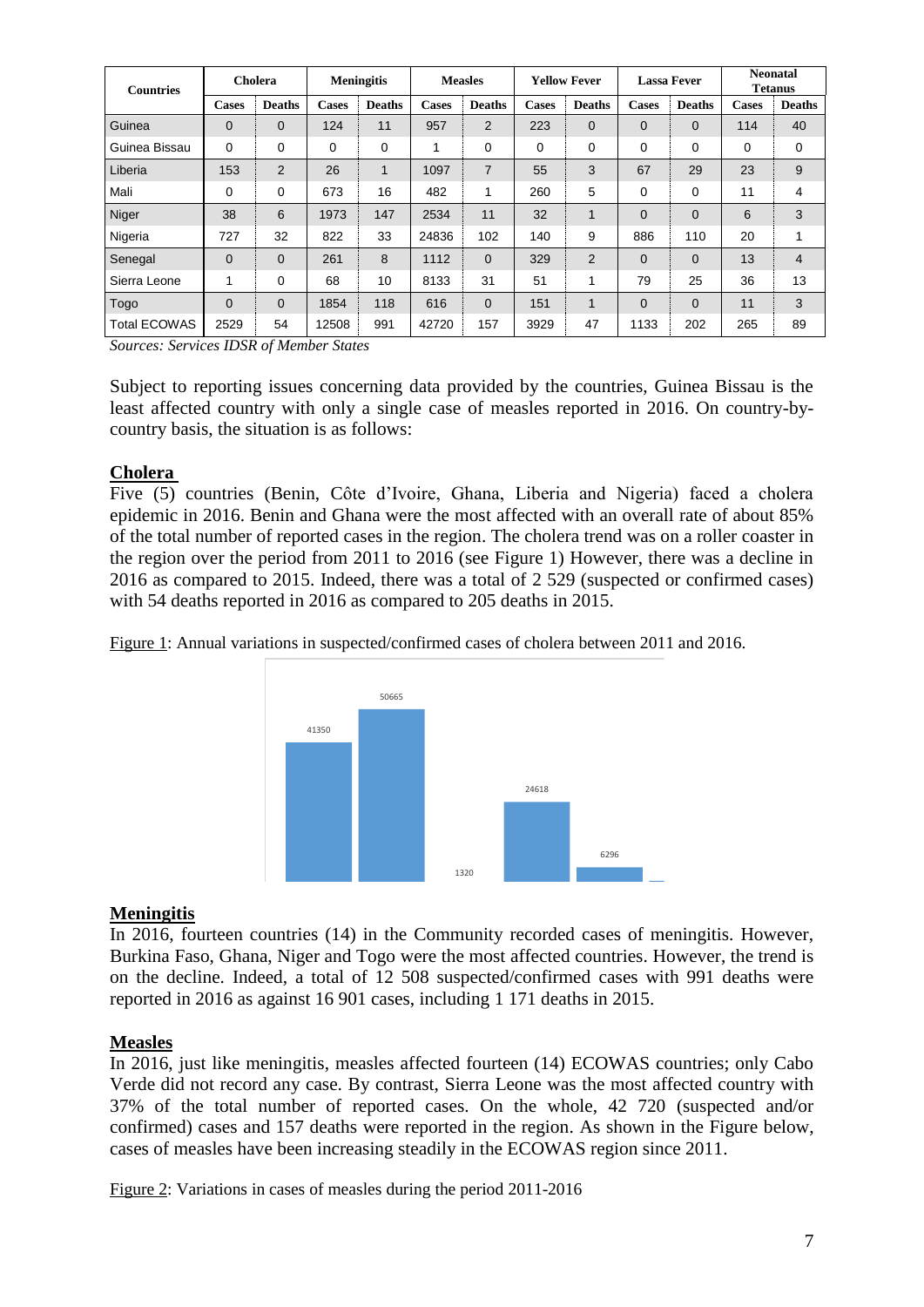

## **Yellow Fever**

In 2016, thirteen (13) countries in the Community were affected by yellow fever. Only Cabo Verde and Guinea Bissau did not report any cases. The region recorded a total of 3 929 (suspected and/or confirmed) cases with 47 deaths as against 3 172 cases and 87 deaths in 2015. This situation shows an increase in the number of cases of yellow fever between 2015 and 2016.

## **Lassa Fever:**

Since 2010, Lassa fever has affected only three (3) countries (Liberia, Nigeria and Sierra Leone). In 2016, it spread to Benin. Thus, four (4) countries have been affected by the disease. Furthermore, the number of cases has been on the increase between 2015 and 2016. Indeed, a total of 1133 cases with 202 deaths were reported in 2016, as against 380 cases with 12 deaths in 2015.

#### **Neonatal Tetanus**

In 2016, twelve (12) countries in the Community reported cases of neonatal tetanus, whereas neonatal tetanus is one of the diseases that have been targeted for eradication for some years now. Only Cabo Verde, the Gambia and Guinea Bissau did not report of any case. A total of 265 cases were recorded with 89 deaths. Guinea was the most affected country recording 43% of the total number of cases reported and 45% of deaths.

## **Ebola Virus Disease**

In 2016, the Ebola virus disease was brought to an end in the ECOWAS region. Nevertheless, sporadic cases were recorded during the first quarter of the year in the three most affected countries (Liberia, Sierra Leone and Guinea). Thus, twelve (12) new cases were confirmed in the three (3) countries with seven (7) deaths. The cases and deaths are distributed as follows: seven (7) new cases including five (5) deaths in Guinea, three (3) cases with one (1) death in Liberia and two (2) cases with one (1) death in Sierra Leone.

#### **Zika Virus Disease**

The Zika Virus disease outbreak occurred in the ECOWAS region in 2015 in Cabo Verde which is the only country that was affected by the virus. On the whole, 7 583 suspected and/or confirmed cases were reported in the region with three (3) occurring in Guinea Bissau and the rest in Cabo Verde.

## **Rift Valley Fever**

The year 2016 was characterized by the outbreak of the Rift Valley fever in the region, particularly in Niger where a total of 397 cases were recorded with 34 deaths.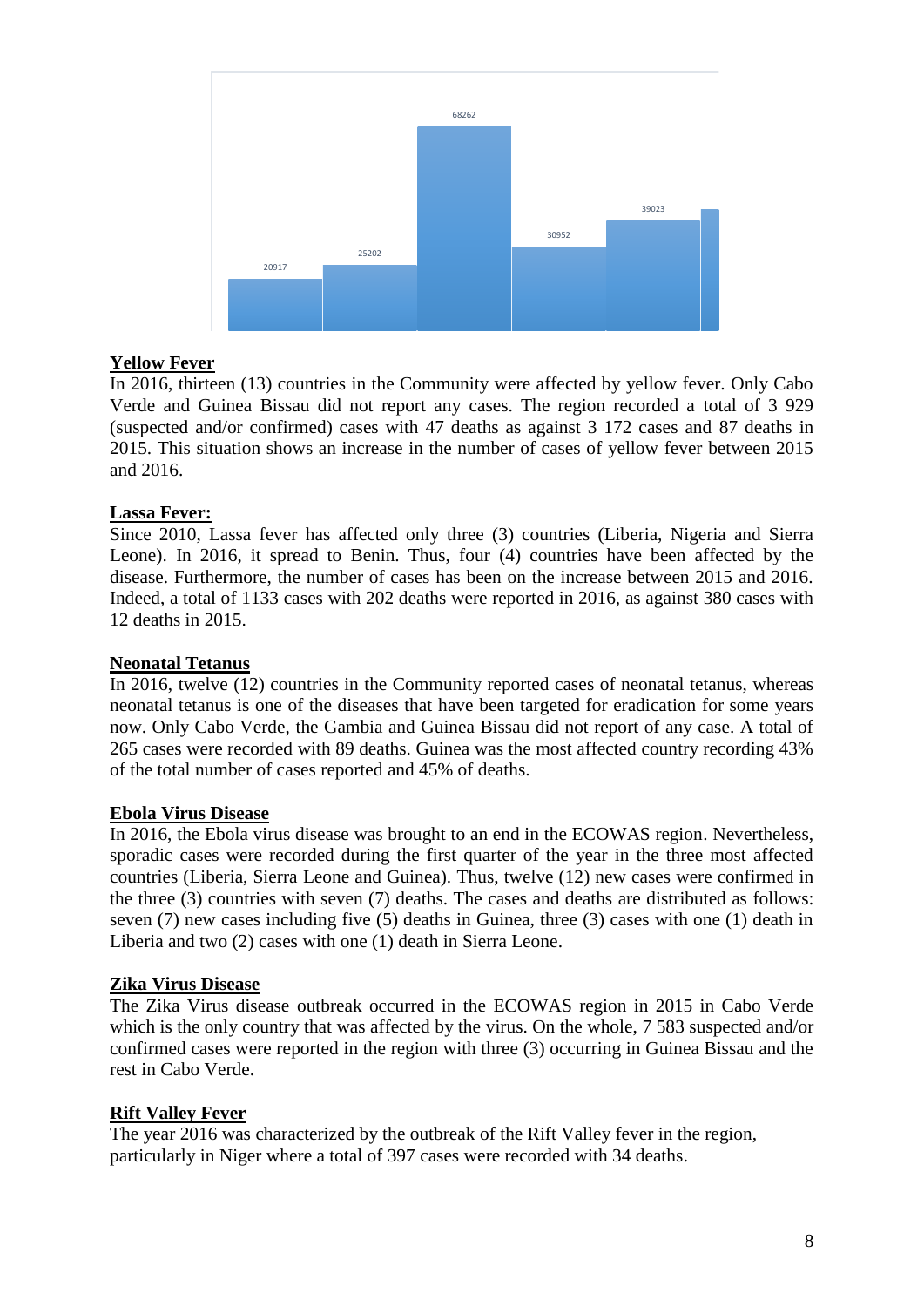## **Dengue Fever**

The 2016 Dengue epidemic is the second such epidemic seen in the ECOWAS region after the first occurred in Cabo Verde 2009. Indeed, Burkina Faso was affected by the disease with 2 221 suspected and/or confirmed cases with eight (8) deaths.

#### **Poliomyelitis**

Whereas no wild poliovirus had been recorded in 2015 in the ECOWAS region, there was a resurgence in 2016 of the disease with four (4) confirmed cases in Nigeria caused by the wild poliovirus Type 1.

At the end of the review of the epidemic-prone diseases, it seems clearly that the region faces the reoccurrence of epidemics. Some have broken out and /or reoccurred while other outbreaks have occurred on a yearly basis. This situation shows the need to intensify efforts in the fight against epidemics.

#### **1.1.2 Other communicable diseases**

<span id="page-8-0"></span>The emphasis in this Chapter has been put on the situation of malaria, tuberculosis, HIV/AIDS and neglected tropical diseases (NTDs).

#### **Malaria**

<u>.</u>

Malaria is the major public health problem in our Community. Five (5) countries in the ECOWAS region, among others, Burkina Faso (6% of cases), Côte d'ivoire (7% of cases), Ghana (6% of cases), Niger (5% of cases) and Nigeria (55% of cases) are the countries with the highest endemic rate of malaria.

Estimates show that the incidence of cases reduced by 15% between 2010 and 2015, with a reduced mortality rate of 29% within the same period.

The rate of deaths through malaria continues to decline and has diminished by more than 62% compared to 2000, with a significant reduction of 69% among children under 5 years of age. Thus, according to the report on the ECOWAS annual programme review on the fight against malaria, organized by WAHO in 2016, it emerged that a growing number of children in West Africa are targeted for the seasonal malaria chemoprevention campaigns. In 2014, the number of children targeted in all the eligible countries was 3.284.561. This number increased to 6.963.223 in 2015 (see Table below), solely for the eligible countries in the ECOWAS region: Burkina Faso, The Gambia, Ghana, Guinea, Mali, Niger, Nigeria and Senegal.

<span id="page-8-1"></span>Table 2: Number of children targeted for the seasonal malaria chemoprevention campaigns by ECOWAS countries in 2016

| <b>Country</b>    | <b>Targeted</b><br>children | Coverage 1st<br>round | Coverage<br>$2nd$ passage | Coverage 3rd<br>round | Coverage 4th<br>round |
|-------------------|-----------------------------|-----------------------|---------------------------|-----------------------|-----------------------|
| Burkina Faso      | 900,844                     | 912,026               | 798,753                   | 815,179               | 914,273               |
| Gambia            | 90,925                      | 71,091                | 84,298                    | 73,489                | 76,922                |
| Ghana             | 122,684                     | 111,593               | 113,382                   | 118,053               | 118,208               |
| Guinea            | 210,107                     | 174,448               | 211,997                   | 208,238               | 210,448               |
| Mali <sup>1</sup> | 2,844,491                   |                       |                           |                       |                       |

<sup>&</sup>lt;sup>1</sup> Information on the number of children covered per cycle not available. The total number provided for children covered during the campaign is 901,489 in the 3-59 month age bracket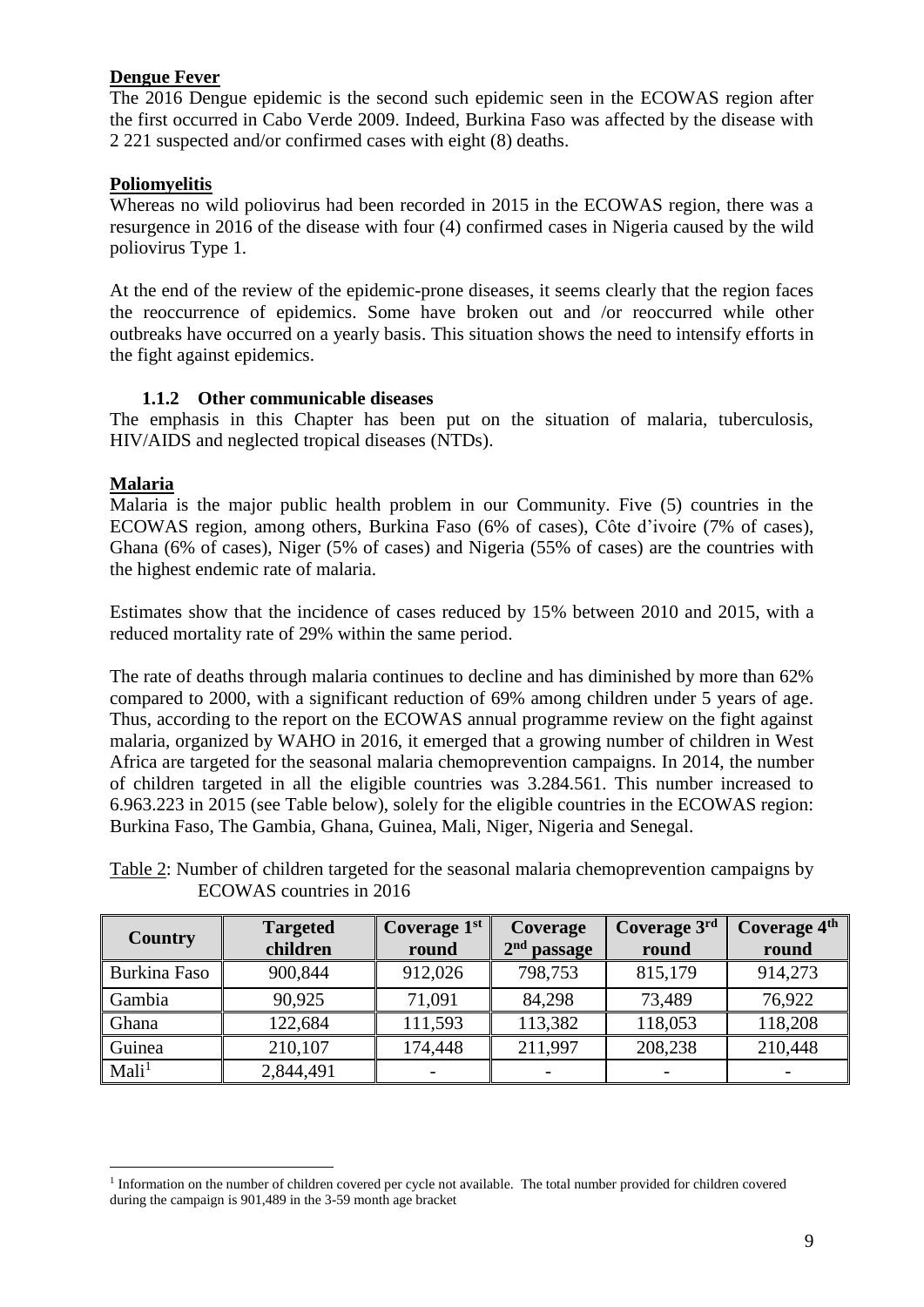| Niger                         | 823,031   | 1,059,557  | 1,284,633 | 1,271,068 | 1,343,833 |
|-------------------------------|-----------|------------|-----------|-----------|-----------|
| Nigeria <sup>2</sup>          | 923,036   |            |           |           |           |
| $\sqrt{\frac{1}{2}}$ Senegal* | 623,859   | $43,870^3$ | 614,061   | 608,403   | 620,877   |
| <b>TOTAL</b>                  | 6.538.977 | 2.328.715  | 3.107.124 | 3.094.430 | 3.284.561 |

#### **Tuberculosis (TB)**

It is also a public health problem in the ECOWAS region. Nigeria, Liberia, Sierra Leone have a much greater TB prevalence with highly mobile patients, thus making it imperative to put in place a crossborder collaboration in implementing treatment. In the region, the prevalence of multi-drug resistant tuberculosis (MDR-TB), particularly rifampicin resistant (RR-TB) is relatively low compared to other African regions.

The isssue of case reporting and crisis detection as well as treatment of multi-drug resistant tuberculosis is a challenge for the region.

|                                                    | <b>Nigeria</b>                   | Liberia              | <b>Sierra Leone</b>  |  |  |
|----------------------------------------------------|----------------------------------|----------------------|----------------------|--|--|
| Estimated Incidence (Including HIV+TB)<br>(x 1000) | $100(56-155)$                    | $14(9-20)$           | $20(13-28)$          |  |  |
| Estimated incidence MDR/RR TB (x)<br>1000)         | $29(15-43)$                      | $0.43(0-0.99)$       | $0.7(0-1.5)$         |  |  |
| Number of cases of TB reported                     | 90 5 84                          | 5 8 4 9              | 12 103               |  |  |
| TB financing (US \$ million)                       | 257 (including 12%)<br>domestic) | 1.3<br>(0% domestic) | 10 (0%)<br>domestic) |  |  |

<span id="page-9-0"></span>Table 3: Incidence of TB in the three most affected countries in the region

# **HIV/AIDS**

1

Since 2010, HIV prevalence rates in the ECOWAS region have stabilized among the general population. In spite of the trend towards stabilization, there are pockets of high prevalence concentration among some key sections of the population that is most exposed to risks of infection, namely professional sex workers (SW) and men having sexual intercourse with other men (MSM).

In 2016, the number of people living with HIV/AIDS (PLWHAs) in the ECOWAS region was about 5 000 000. The average prevalence among the general population aged between 15-49 years was 1.53% with variations depending on the respective countries: < 1% in Burkina Faso, Cabo Verde, Niger and Senegal, > 1% and < 2% in Benin, Gambia, Ghana, Guinea, Liberia, Mali and Sierra Leone and > 2% in Côte d'Ivoire, Guinea Bissau and Togo. Women account for 58% of adults and 50% of all the PLWHAs.

However, among professional sex workers and MSM, the prevalence rates found in the various surveys conducted are always higher than 15%. Efforts have been made to improve access by these sections of the population to HIV infection screening tests (< 5% in 2013 and varying between 22.2 and 74% according to the countries, in 2015).

<sup>&</sup>lt;sup>2</sup> Information on the number of children covered per cycle not available. The total number provided for children covered during the campaign is 901,489 in the 3-59 month age bracket

<sup>3</sup> The number of children covered in Kedougou for the first cycle compared to a target of 48460 children in the 3-12 month age bracket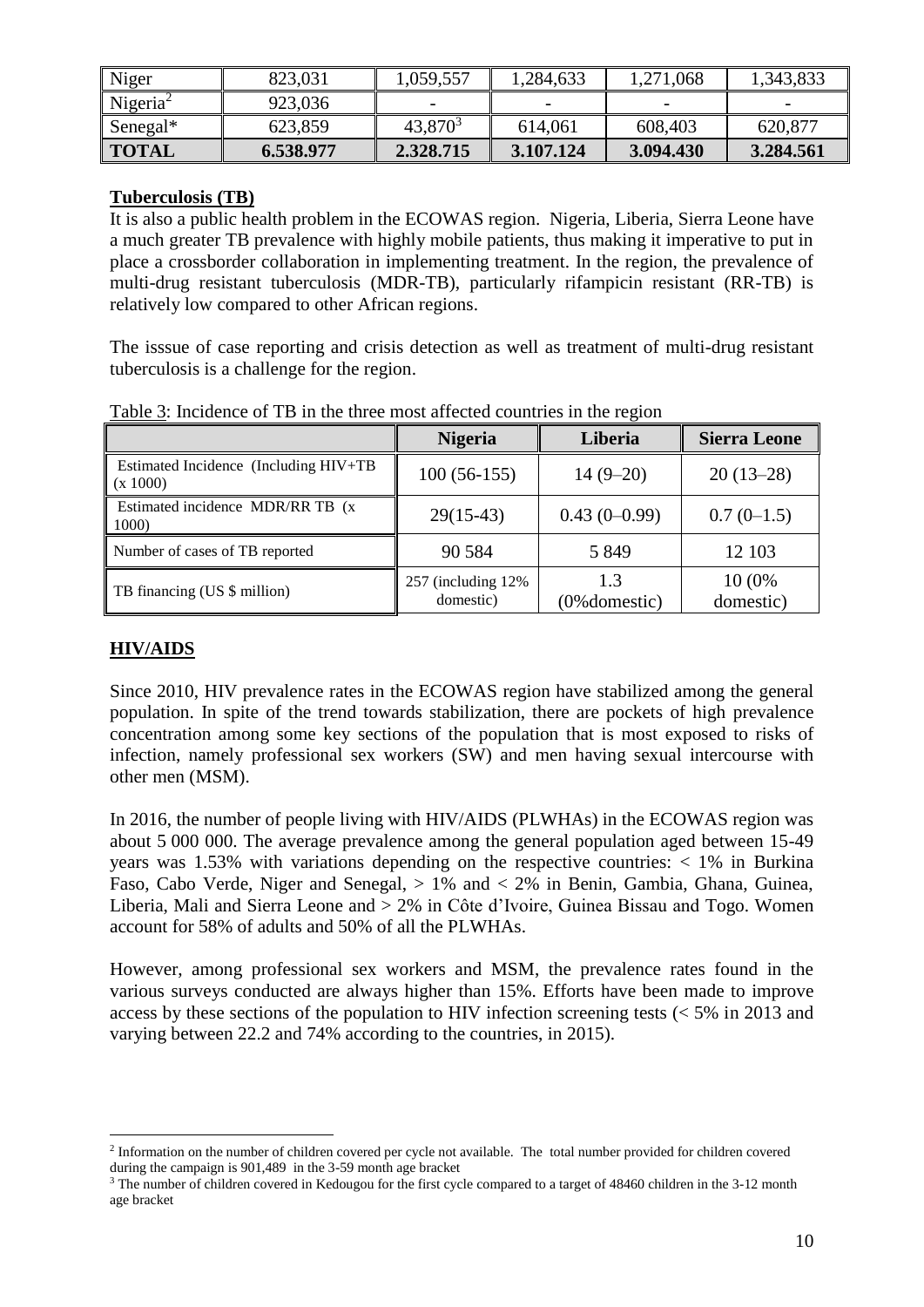The knowledge of the status of persons living with HIV by the latter varies between 24% and 81% according to the countries. The set goal is to reach 90% of persons living with the HIV who know their status.

In spite of the improvement recorded in the mother-to-child transmission prevention, the coverage varying between 28% and 95% remains far below the target for a programme that aims at eradicating this mode of HIV transmission. Furthermore, access by newborns of HIV positive mothers to early HIV infection diagnosis remains very low, varying between < 1% and 51%, a fact which attests to the issues of quality in service delivery (continuity of care and integration of service delivery).

The treatment coverage with ARVs varies between 24% and 55% depending on the countries; and the rate of adherence to treatment is not higher than 75%. The rate of persons living with HIV undergoing ARV treatment and who have an undetectable viral load is generally below 60%.

Tuberculosis is the main opportunistic infection and on the average, it is the cause of deaths in 30% of cases.

## **Neglected Tropical Diseases (NTDs)**

The NTDs is a very huge burden in the ECOWAS countries; an effort which deserves to be supported is being made. The Table below provides a list of neglected tropical diseases in the region.

<span id="page-10-1"></span>Table 4 : List of neglected tropical diseases in the region.

| 1) Blinding trachoma                  | 7) Leishmaniasis                     |
|---------------------------------------|--------------------------------------|
| 2) Buruli Ulcer (Mycobacterium        | 8) Leprosy                           |
| ulcerans infection)                   | 9) Lymphatic Filariasis              |
| 3) Cysticercosis                      | 10) Onchocerciasis (river blindness) |
| 4) Dracunculiasis (Guinea Worm)       | 11) Rabies                           |
| 5) Human echinococcosis (hydatidosis) | 12) Schistosomiasis (bilharzia)      |
| 6) African human trypanosomiasis      | 13) Soil-transmitted helminthiasis   |
| (sleeping sickness)                   | 14) Yaws (Endemic Treponematoses)    |
|                                       |                                      |

The Guinea worm disease (dracunculiasis), Buruli Ulcer (BU) and the African Human Trypanosomiasis (AHT) solely or mainly affect the African continent. Drancunculiasis is the first human parasitosis that is close to eradication. Nigeria, a previously highly endemic country, was declared free of the Guinea worm transmission in 2013. By contrast, Mali, following the political instability, witnessed an increase in the number of cases compared to 2012 (7% increase i.e. 11 cases reported in 2013).

## <span id="page-10-0"></span>**1.2 Non-Communicable Diseases**

According to the Global Burden of Disease Study, the proportion of deaths due to Non-Communicable Diseases (NCDs) in Western Africa (including some non-ECOWAS countries) increased from 43.2% to 49.8% between 1990 and 2015. In contrast, deaths due to communicable, maternal, neonatal, and nutritional diseases decreased from 50.8% to 44.0% over the same period. Thus, there were more deaths due to NCDs than deaths from other causes in the region.

In absolute terms, the total number of deaths due to NCDs increased from about 600,000 in 1990 to about 940,000 deaths in 2015. In spite of the increase in absolute and relative terms, the death rate per 100,000 population from NCDs decreased by 34% over the same period.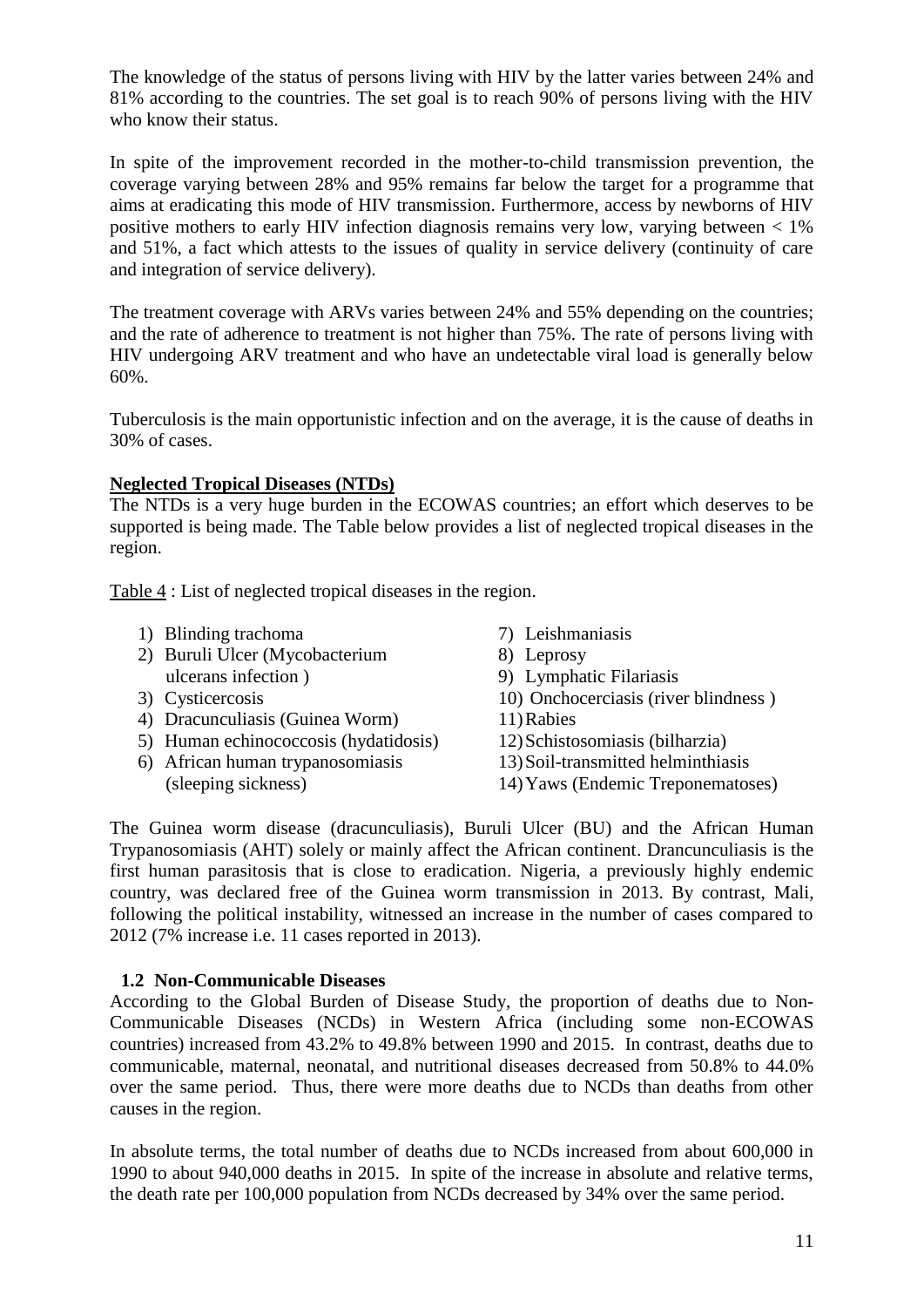Countries are affected to varying degrees. According to WHO, in most countries, at least 60% of NCD deaths in males and females occur before age 70 years (Range: 35% in Cabo Verde to 80% in Sierra Leone). The probability of dying between ages 30 and 70 years from the 4 main NCDs (cardiovascular diseases, diabetes, cancers, chronic respiratory diseases) ranges from 15% in Cabo Verde to 28% in Sierra Leone. In Cabo Verde, about 72% of the deaths are due to NCDs compared with 44% in Nigeria. However, survival from NCDs is so much better in Cabo Verde than in other countries.

Hypertension remains one of the most prevalent NCDs in the ECOWAS region. A recent systematic review among workers in West Africa found that the prevalence of hypertension ranged from 12.0% among automobile garage workers to 68.9% among traditional chiefs. The major factors which predicted hypertension among these workers were being male, belonging to an older age group, higher socio-economic status, being obese, alcohol intake, high plasma glucose, and high sodium excretion (reflecting salt intake).

Another recent systematic review and meta-analysis estimated that the prevalence of hypertension among persons aged at least 20 years in Nigeria was 28.0% in 2010 but this is projected to increase to 30.8% in 2030. In absolute terms, the number of adults with hypertension is projected to increase from 20.8 million to 39.1 million during this period.

Most people with hypertension or diabetes are not aware they have these diseases. Besides the low knowledge, persons do not regularly have their blood pressures checked. In one study for example, senior executives in Nigeria had not had a medical check-up for an average of 3 years.

From WHO STEPS studies, the prevalence of diabetes in adults in the Region is 7% - 11%, with the lowest prevalence in Niger and Guinea and the highest prevalence in The Gambia and Cabo Verde. However, prevalence of 9% among workers in Accra and 17% among workers in Dakar have been reported.

WHO estimates that 182,000 new cases of cancers excluding non-melanoma skin cancer occur in western Africa every year. The age standardised incidence rate of cancers is 95 per 100,000 population. The commonest cancers in the region are breast, cervix, prostate, liver, colorectal cancers and lymphomas. About 132,000 cancer deaths occur in the region every year.

In 2016, WAHO developed a regional strategic plan for NCDs. This plan was validated by Member States in May 2016. The four main pillars of the plan are the promotion of knowledge of NCDs and their risk factors; promotion of NCD surveillance and their risk factors; support for the development of response capabilities to NCDs; and the promotion of governance and leadership in the fight against NCDs.

## <span id="page-11-0"></span>**1.3 Maternal, newborn, child, adolescent, youth and elderly people's health**

## **1.3.1 Maternal and newborns' health**

<span id="page-11-1"></span>In 2016, four thousand eight hundred and twenty-three (4.823) maternal deaths were reported in health facilities by fourteen (14) countries in the Community. Only Cabo Verde did not report any maternal deaths. In almost all the countries, the  $1<sup>st</sup>$  antenatal care (ANC1) varies between 80 and 100%. But the 4<sup>th</sup> care remains low, ranging between 29 and 80% and assisted births stand at almost 60%.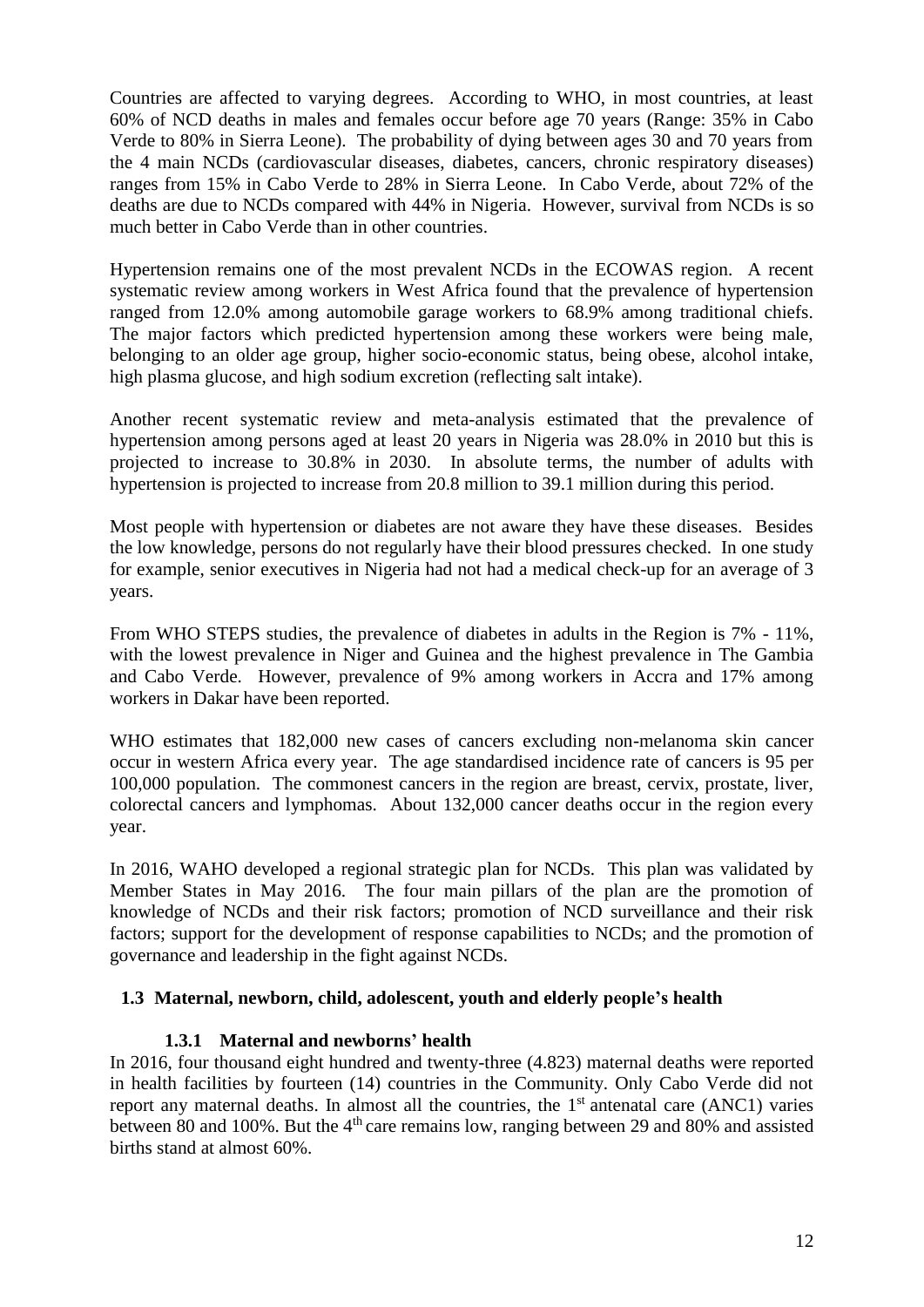#### **Neonatal Deaths:**

Maternal and neonatal health in West Africa has until now not been characterized by a coordination mechanism which is highly neessary. Though mothers and newborns are an inseparable couple, with pre-intra-per-post-partum maternal complications having serious consequences for newborns, the health of newborns was for a longtime neglected.

Finally, in 2016, a specific and coordinated attention at the regional level by way of a regional workshop was organized by the partner organizations supporting the health of newborns in order to accelerate the implementation of "national Every Newborn Action Plans (ENAP)" with the aim of improving the coordination and harmonisation of efforts designed to improve neonatal health : they include, among others, (UNICEF, WHO, Jhpiego, WAHO), and the focus is to put in place a special regional working group.

#### **Availability of EONC Infrastructure:**

The United Nations standards recommend the availability of at least five (5) EONC health facilities for 500 000 inhabitants with at least a EONCC health facility for four (4) EONCB health facilities. These indicators are generally measured during EONC surveys. Only eleven (11) countries were able to provide data for the period 2010 - 2012 on this indicator.

According to these data, the situations are quite varied among the countries. But on the whole, the countries are far from the above-mentioned standard. Three countries (Côte d'Ivoire, Guinea and Burkina) have less than one EONC health facility (EONCC  $+$  EONCB) for 500 000 inhabitants. Only Cabo Verde (22 EONC health facilities/ 500 000 inhabitants) and Liberia (5.6 EONC health facilities /500 000 inhabitants) have satisfactory results.

#### **Family Planning:**

The availability of contraceptive products at the national level is considered good or very good in at least eleven (11) of the fifteen (15) countries in the ECOWAS region. This can be explained mainly by the heavy involvement of the State and the partners in the acquisition of these products and also thanks to the existence of very proactive coordination and monitoring mechanisms in certain countries.

At the District Health level, the availability of contraceptive products, on the average, is deemed as satisfactory since it is good or very good in seven (7) countries and average in four (4) others. This availability is seen as mediocre in Côte d'Ivoire and average in Ghana, Guinea and Togo. This is due to the disruptions observed at the national level in (Côte d'Ivoire), the low effectiveness of integrated logistics (Guinea) and the lack of depots in certain districts in (Togo).

At the Community level, the trends are similar to those of the District Health. Six (6) countries are estimated to have a good availability of contraceptives at this level. The situation is considered as mediocre in Côte d'Ivoire and average in Ghana, Guinea, Senegal and Togo.

## <span id="page-12-0"></span>**1.3.2 Child, adolescent, youth and elderly people's health**

## **1.3.2.1 The situation of child health**

According to the 2016 WHO global health statistics, about 5.9 million children under 5 years of age died in 2015 in the world, with an average global mortality rate of 42.5 deaths per 1000 live births. At least, 45% of these deaths were newborns, with a neonatal mortality rate of 19 deaths per 1000 live births.

It is Sub-Saharan Africa which records the highest infant and child mortality rates in the world and where one (1) child out of twelve (12) dies before attaining his fifth birth day.

The countries in the ECOWAS region record infant-child mortality rates of between 244.5 deaths per 1000 live births in Cabo Verde and 120.4 per 1000 live births in Sierra Leone. Notwithstanding the alarming figures, it must however be indicated and recognized that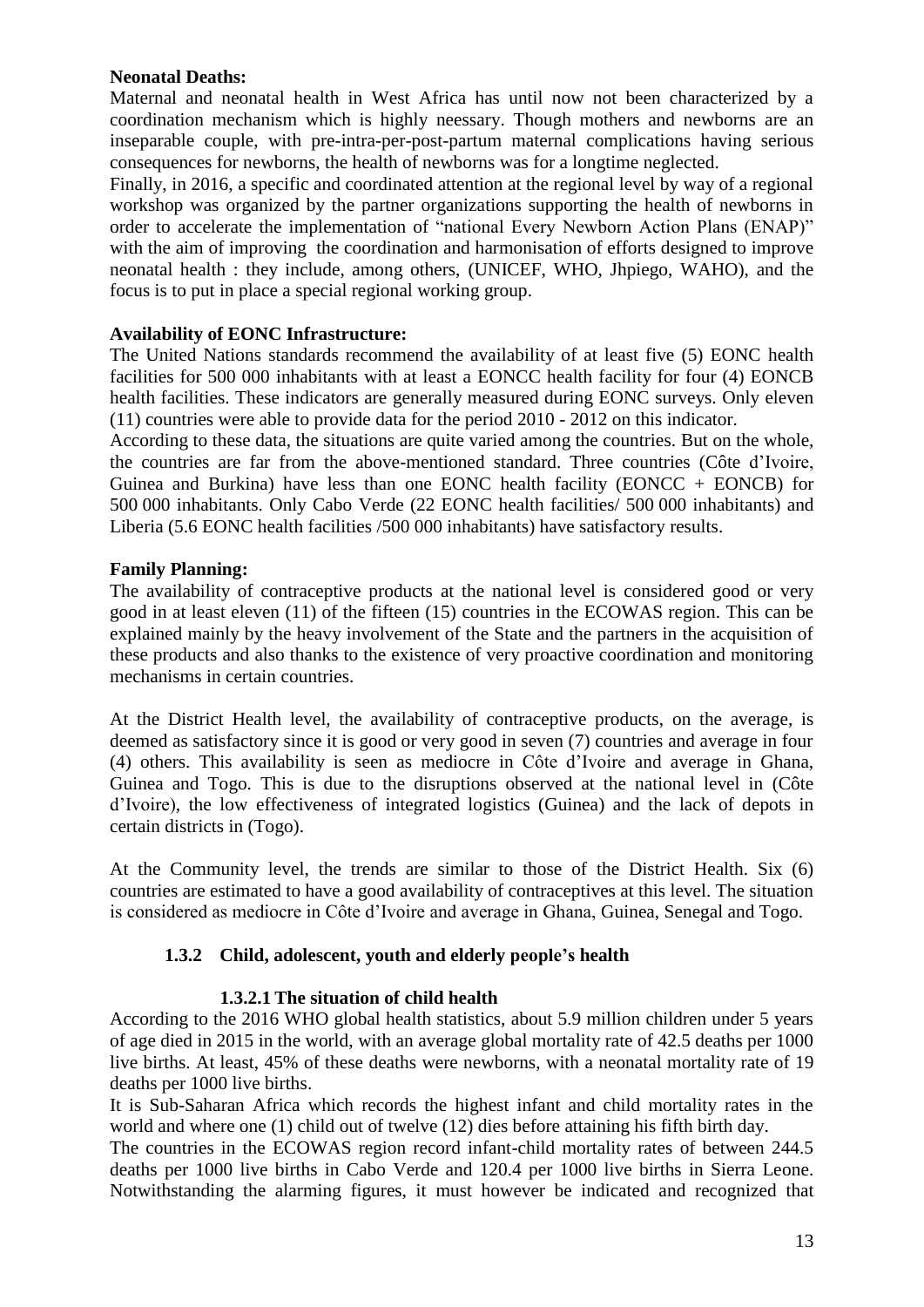significant pogress has been achieved by the countries in the ECOWAS region regarding the attainment of MDG 4. Indeed, Liberia and Niger attained 67% reduction in the mortality rate of children under 5 years of age (U5MR) between 1990 and 2015; Cabo Verde almost attained that goal as well as Senegal. Other countries such as Ghana, Nigeria, Mali, Sierra Leone, Burkina Faso and Benin could not attain that target, but made considerable progress since they reduced the U5MR by 50% and over, though some of these countries had until then recorded very high levels of U5MR.

The main causes of neonatal mortality in 2015 were prematurity, birth-related complications (neonatal asphyxia) and neonatal septicemia, while the main causes of child deaths in the postneonatal period were pneumonia (severe respiratory infection/ low SRI), diarrhea, injury and malaria. For children aged two years and above, in addition to these causes, there is also the issue of malnutrition which can cause these " major killer diseases" in half of these cases. This situation can be explained, among others, by the low coverage of recognized high impact priority interventions concerning child health, such as exclusive breastfeeding up to 6 months (39% only), the third dose of DPCP vaccine (87%), the administration of two doses of vitamine A (88%), proportion of children under 5 years sleeping in insecticide-treated nets (38%), seeking care for pneumonia (54%), first line anti-malarial treatment (34%) and treatment of diarrhoea with oral rehydration salts (39%). The same is applicable to the strategy of Integrated Management of Childhood Illnesses (IMCI, an effective recognized strategy for the reduction of child and infant mortality. Indeed, the proportion of health districts with at least 60% trained health officers for the IMCI varies between 0% in Mali and Togo and 73% in Benin, accounting for an average of 36% (as against an expected target of at least 80%) according to a study by WAHO and the WHO through a questionnaire sent to 15 ECOWAS countries, eleven (11) of which completed it as part of the maternal and child health annual programme review. According to the same study, the proportion of Health Districts implementing the clinical IMCI varies from 12% in Côte d'Ivoire to 100% in Burkina, Ghana, Guinea, Guinea Bissau and Niger.

Thus, in the WHO Africa Region, including ECOWAS countries, a lot of serious efforts will still have to be made by the countries and their development partners to improve the annual infant-child mortality rate from 3.9% to 70%, by upscaling the high impact strategies and interventions in order to expect to attain the goal of 25 deaths per 1000 live births set under the SDGs by 2030.

#### **Immunization coverage in the region**

With regard to the immunization coverage, it has generally stalled, or it has been on the decline since the last ten years. Only five countries in the ECOWAS region (Burkina Faso, Cabo Verde, Gambia, Ghana and Senegal) were able to attain the immunization coverage goal of at least 90% set by the Global Action Plan for Vaccines and Vaccination (PAMV) 2011- 2020. At the same time, the quality of data, the funding of vaccination from domestic sources and the introduction of new vaccines or under-utilized vaccines are very low.

Concerning the establishment of Advisory Technical Groups on Vaccination always recommended by the PAMV, thanks to the WAHO-AMP strategic partnership, these groups are already operational in five (5) countries in the ECOWAS region (Benin, Burkina Faso, Côte d'Ivoire, Nigeria, Senegal) and many other countries in the region are far advanced in their establishment (Togo).

Moreover, water, hygiene, sanitation, nutrition, education of mothers and decent employment which are the social determinants of the child's health continue to be actual concerns in our region.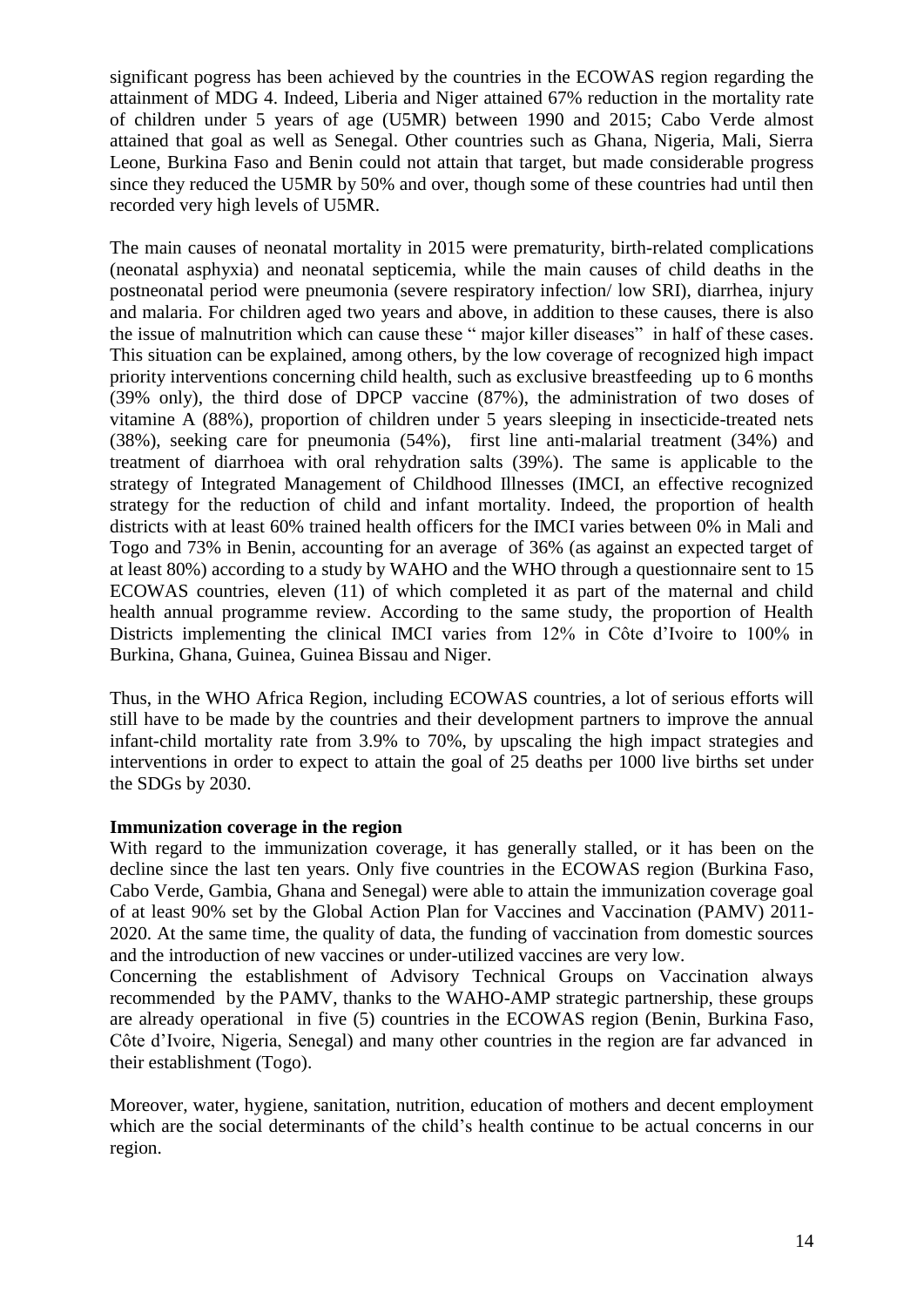# **1.3.2.2 Adolescent and Youth Health Situation**

Regarding the health situation of adolescents and theyouth, it must be noted that these special segments of the population are not adequately catered for in the national health and development programmes in spite of their growing and significant numbers.

The number of adolescents and young people from 10 to 24 years will grow from 315 million in 2015 to 453 million in 2030 in Sub Saharan Africa. The large majority of these adolescents and young people can be found in West Africa and particularly in in the ECOWAS region and they are confronted with various health problems.

The situational analysis of the AYH in the ECOWAS region conducted in 2016 by WAHO showed the following priority health problems:

- **Problems related to SRH, are often more acute among the girls than among the boys:**
- High fertility rate (115 p 1000, or more than two times the global average rate);
- High rate of unsafe abortion (26 p 1000, as against 9 p 1000 in Asia, excluding East Asia);
- Percentage of girls who have indicated to have had STI, or blood loss, sores or ulcers varies between 6.6% (Niger) and 53.7% (Liberia);
- Percentage of boys who have declared to have had STI, or penis discharges, sores or genital ulcers varies between 1.7% (Burkina Faso) and 19.0% (Liberia);
- HIV prevalence varies between < 0.1 % (Cabo Verde) and 1.7% (Guinea Bissau) among girls and between  $< 0.1\%$  (Cabo Verde, Liberia and Niger) and 0.9% among boys;
- More than 30% of girls are given out in marriage before 15 years in developing countries;
- The percentage of women between 15 and 19 years married in 2010 varies between 8.3% (Ghana) and 59.1 % (Niger);
- In Africa, it is estimated that more than three million young girls are threatened with FGM/C every year;
- The percentage of women that has undergone FGM/C varies between 1.4% (Niger) and 94 % (Guinea) according to the DHS.

## **Problems not related to SRH, often more pronounced among the boys than among the girls: risk factors**

## **Tobacco Use:**

- One of the main causes of death in Africa; the use and dependence among adult smokers start from adolescence. More than 40 million people smoke in Africa and this number is likely to grow;
- One adolescent in ten (10) in Africa smokes cigarettes and 50% are exposed to passive smoking;
- A trend towards an increase among the girls.

# **Harmful consumption of alcohol:**

- Drinking increases the risk of road accidents, unprotected sexual intercourse, intentional and unintentional wounds , a poor mental health and gender-based acts of violence;
- Sale of alcohol in Africa is often targeted at adolescents and young adults with messages depicting alcohol as a symbol heroism, courage and virility;
- Studies show that young people who start drinking at the beginning of adolescence are more likely to become alcohol dependent in 10 years than those who start drinking at the end of adolescence and at the beginning of their twenties, even taking into account family background of alcohol abuse;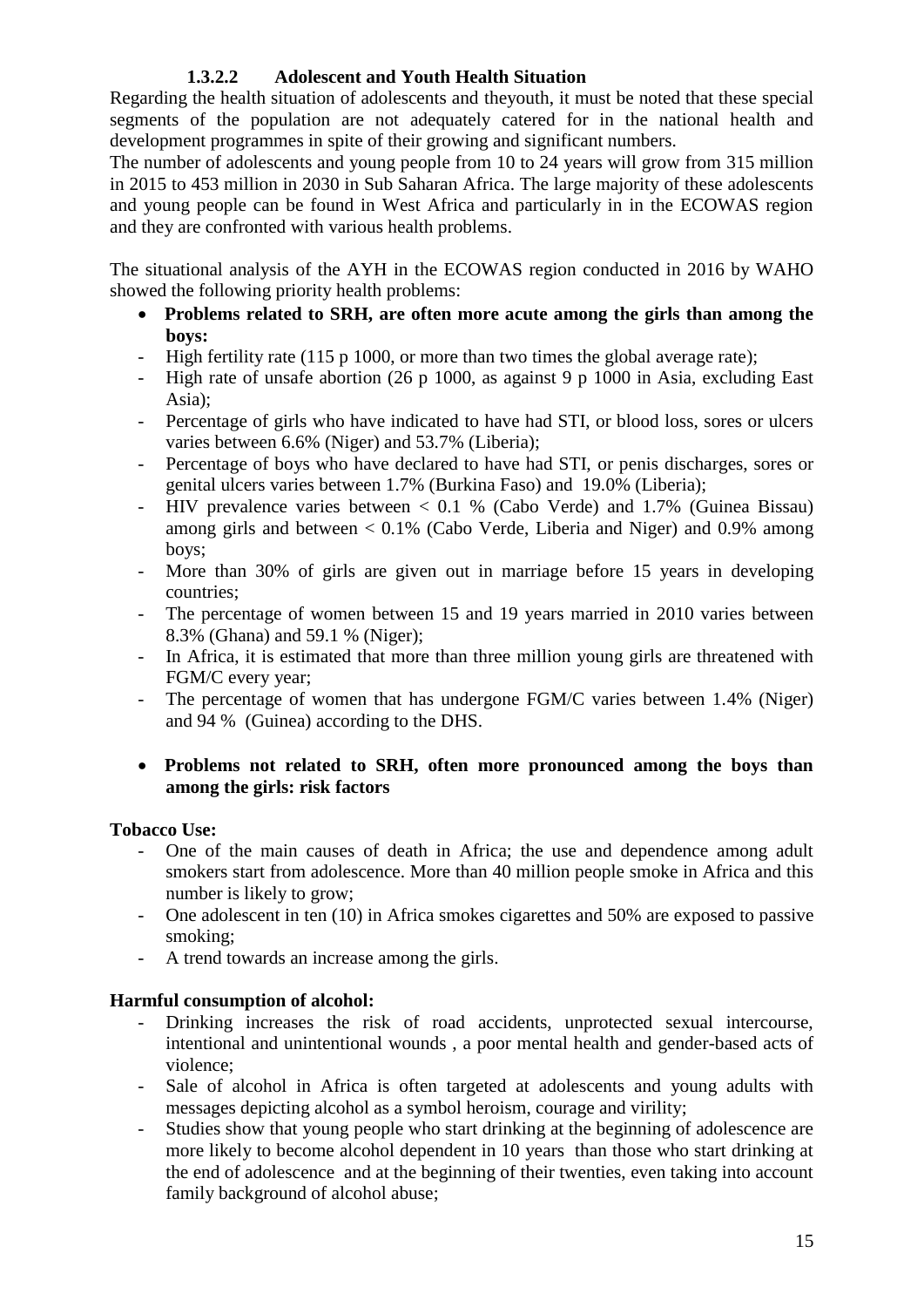## **Poor nutrition and sedentary lifestyle:**

- Poor nutrition (less diversified, les rich, little or no fruits/vegetables) sedentary lifestyles (inadeqaute physical exercises) contribute to about 12 million deaths through non-communicable diseases (NCDs) each year, a situation which is worsened by urbanization;
- Obesity epidemic/ overweight (WHO alert in 2015 Report);
- Nutritional transition and double burden (obesity/malnutrition, Sierra Leone: 22%/16% among adolescents);
- Snack foods and drinking of soft drinks (56% of adolescents in Ghana).

#### **Other priority issues**

-

- Addiction as a result of lack of parental control, among others;
- Violent deaths (road accident, interpersonal violence, suicide ...);
- Proportion of adolescent girls between 15 and 19 years showing signs of chronic energy deficiency varies between 11.8% (Togo) and 34.5% (Senegal);
- The proportion of adolescent girls between the ages of 15 and 19 years showing signs of anaemia varies between 34.2% (Cabo Verde) and 63 % (Ghana). In 11 countries, out of 12 with available data, the proportion of adolescent girls with anaemia was higher than  $40\%$ ;
- The combined multiple partners, low use of condoms especially among the boys;
- There are huge gaps between knowledge, attitudes and practices/ sexual behaviours and risks and means of protection/prevention;
- Generally, there is a very good understanding about the methods of contraception but their use is low.

The same analysis identified the major challenges to be addressed by the countries and ECOWAS through WAHO, namely:

- Positioning of adolescent health as a high priority for which substantial financial, human and material resources need to be allocated;
- Reduction in mortality, DALY and morbidity of adolescents and young people;
- Identification of evidence-based effective interventions that take into account all the sub-system components of adolescent and youth health;
- Intersectorial coordination (involvement of stakeholders offrom other sectors for the improvement of adolescent and youth health);
- Intersectorial coordination within the Minstries of Health at country level;
- Mitigation of threats relating to structural social determinants ;
- Mitigation of threats relating to proximal social determinants;
- Actual involvement of young people in the formulation, planning, implementation and evaluation of actions that are beneficial to them;
- Adoption of protective behaviours and healthy lifestyles by adolescents and young people;
- Combating addiction of adolescents and young people to ICT;
- Development of youth-friendly and integrated centres for young people;
- Development of appropriate and competent human resources for AYH, including AYSRH;
- Definition of precise consensus-based adolescent and youth health indicators Promotion of the culture of evaluating implementation strategies;
- Availability of data on adolescents and young people (gender and age-based disaggregated data);
- Harmonization of policy, strategy, planning, monitoring and evaluation documents.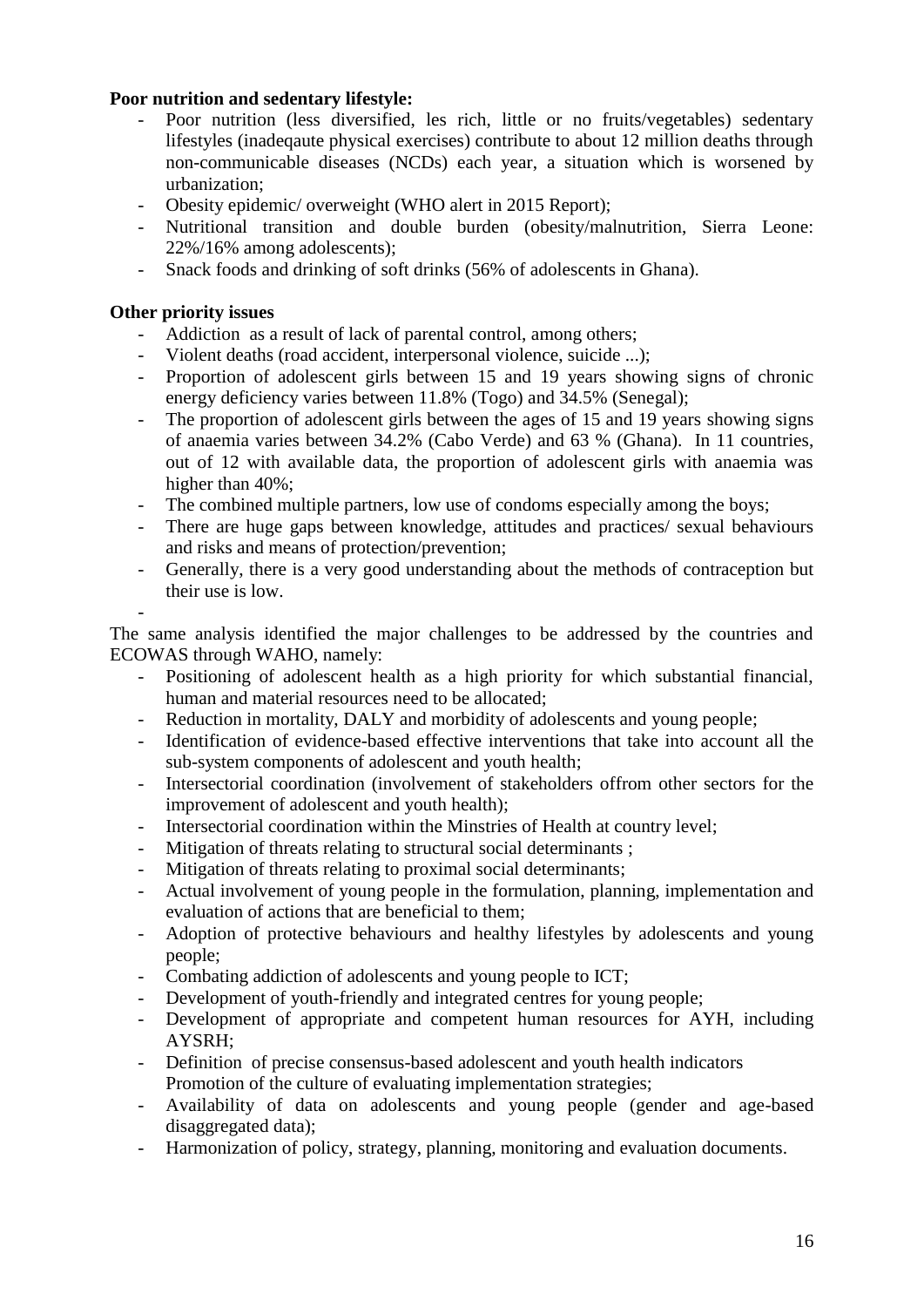## **1.3.2.3 Elderly Peoples' Health**

According to Abdramane BERTHE, older people in Sub-Saharan Africa are a vulnerable population very often neglected in public policies, whereas Philip Antoine (IRD\_CEPED) and Valérie Golaz (INED-CEPED) are of the view that by 2050, their proportion will have more than doubled in all the countries of the South who would have to face social problems related to rapid growth of the number of older people within a relatively short period of time , thus putting to test the capacity for adaptation of societies concerned as well as of health facilities to cater for them.

At this date, the population of older people who are over 60 years of age will be more than 200 million, i.e. close to 10% of the population.

An effective resolution of the social and health consequences of agein calls for a better knowledge of the conditions of life of older persons, mobilized solidarity in a dependence situation and complex inter-generational relationships which accompany old age.

Most of the African States currently face serious challenges in addressing the social problems posed by the increasing waves of children, adolescents and young adults. Enrolment, care for orphans, integration of the youth into the job market mobilise a greater part of the attention of international organizations and the States. Generally, access to care for older persons is not addressed by any particular policies. Older persons face difficulties of accessing care inherent in the shortcomings of the health infrastructure of their country. Access to minimum income is far from being guaranteed. In Sub-Saharan Africa, only a few countries have put in place a non-contributory retirement system. Thus, in Mauritius, South Africa and in some Southern African States, all the citizens aged over 60 years have the right to enjoy minimum retirement, and this is applicable even where one does not make any contribution. On the rest of the continent, a greater majority of older persons do not enjoy retirement pension and must depend on their close relatives for assistance (family solidarity).

This situation is similar to what pertains in the ECOWAS Member States. In order to anticipate relevant interventions, WAHO has planned for the year 2017, a health situational analysis of these persons. This analysis will help to identify the priority health problems faced by older persons who often fall victim to chronic multi-morbidity, as well as the extent of these problems, the responses, arrangements and care facilities available including the gaps in order to plan appropriate interventions and subsequent support for the countries in the region.

## <span id="page-16-0"></span>**II. REVIEW OF ACHIEVEMENTS IN 2016**

This chapter is a report on the implementation of the recomendations of the  $17<sup>th</sup>$  Session of the ECOWAS Assembly of Health Ministers; activities implemented by the Directorate-General of WAHO and present the main outcomes of the implementation of the priority programmes.

#### <span id="page-16-1"></span>II.I Status of Implementation of the key recommendations of the 17<sup>th</sup> Session of the **ECOWAS Assembly of Health Ministers**

<span id="page-16-2"></span>The seventeenth Ordinary Session of the ECOWAS Assembly of Health Ministers had made a total of four (4) recommendations; one (1) to the countries and three (3) to WAHO. The status of implementation of the said recommendations is summarized in the table below.

| <b>Recommendations</b>                  | <b>Responsible</b> | <b>Actions taken</b> |
|-----------------------------------------|--------------------|----------------------|
| Continue and intensify advocacy for the |                    |                      |
| substantial increase in the resources   | Countries          |                      |
| allocated to WAHO, domestically and     |                    |                      |

<span id="page-16-3"></span>Table 5: Implementation of the recommendations of the  $17<sup>th</sup>$  AHM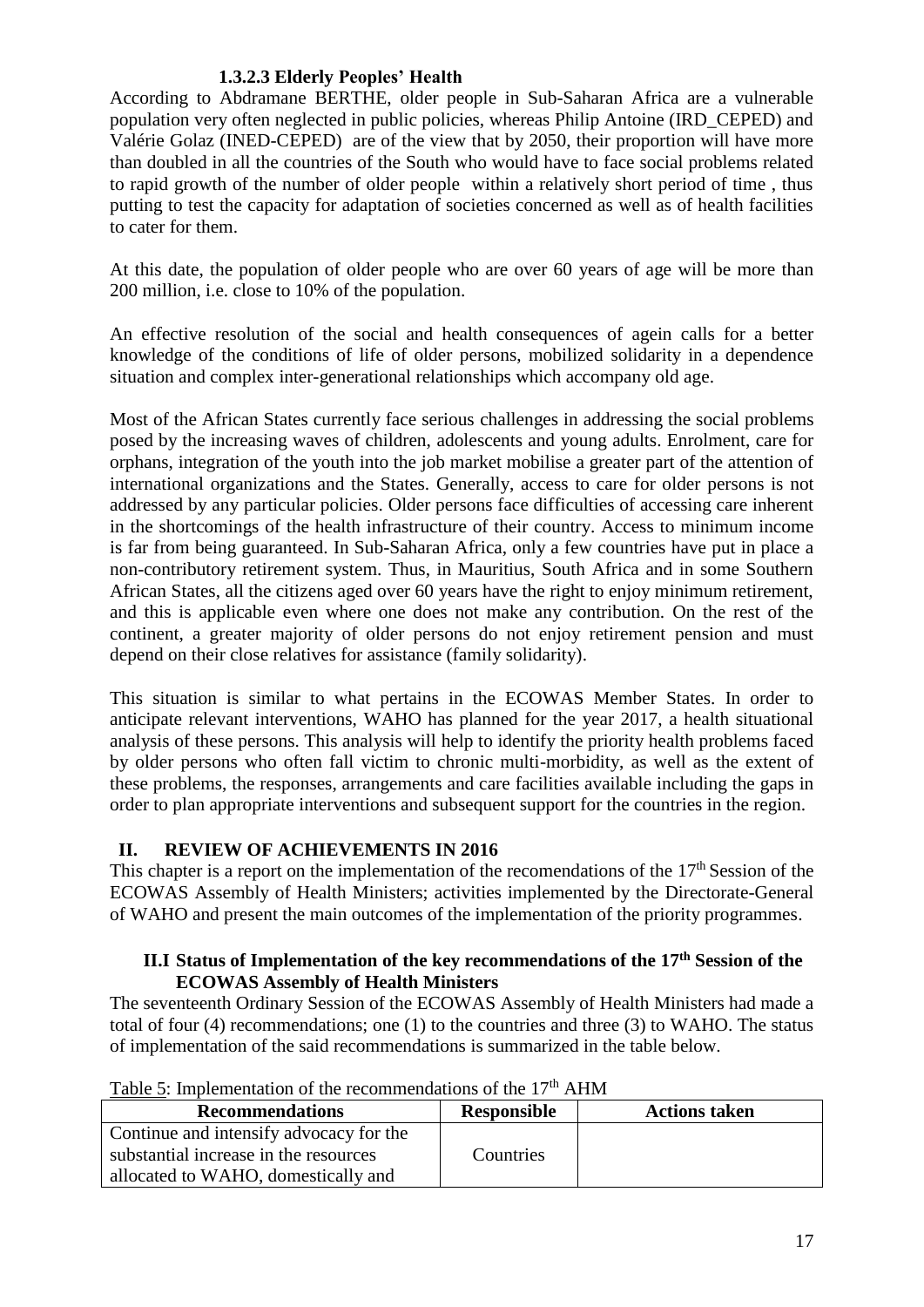| among partners,                                               |             |                                |
|---------------------------------------------------------------|-------------|--------------------------------|
| Embark on a study on the mapping of                           |             |                                |
| partners and their respective areas of                        | <b>WAHO</b> | Activity programmed in the     |
| interventions in order to avoid                               |             | 2017 WAHO budget               |
| duplications of actions                                       |             |                                |
| Plan to incorporate information on non-                       |             | Information incorporated into  |
| communicable diseases into future                             | <b>WAHO</b> | the chapter on the health      |
| Directorate General's report.                                 |             | situation of this report       |
|                                                               | <b>WAHO</b> | Experiment carried out as part |
| Ensure the coordination and<br>harmonization of bulk purchase |             | of the Malaria and Neglected   |
|                                                               |             | Tropical Diseases in the       |
| procedures of drugs.                                          |             | Sahel Project (M/NTDs)         |

# **II.2 Activity Implementation**

<span id="page-17-0"></span>Just like in the previous years, in 2016, the Directorate-General of WAHO carried out activities to strengthen the positioning of the institution at the regional and international levels, of the advocacy on key health issues, the strategic partnership and resource mobilization. It is in keeping with these that the Directorate-General participated in statutory meetings of the Community and undertook visits to Member States' Political Authorities and to the technical and financial partners. The actions carried out include the following:

## **Statutory Meetings:**

The Directorate-General participated in two Ordinary Sessions of the Authority of Heads of State and Government, two sessions of the Council of Ministers, one session of the Assembly of Health Ministers, the meeting of the ECOWAS Mediation and Security Council and the Committee for Administration and Finance meetings. The main results from these meetings are:

The adoption of texts relating to the establishment of the ECOWAS Regional Centre for Surveillance and Disease Control:

- Adoption of the *"One Health"* approach;
- Adoption of the 2017 WAHO programme budget;
- Adoption of the Strtegic Plan on Health Research in the ECOWAS region;
- Strengthening of relations with other Community Institutions and Agencies.

# **Meetings with Political Authorities of the Member States:**

The Directorate General of WAHO undertook visits to all the countries in 2016. During these visits, it met several political authorities (Heads of State, Speakers of Parliaments, Ministers, and Heads of Institutions…). The issues of concern during these meetings, among others, were:

- Discussions and compilation of policy guidelines on priority health issues of countries in the region ;
- Familiarization with newly-appointed Ministerial officials;
- Information on WAHO activities;
- Advocacy on essential health issues, including financing;
- Implementation of Community resolutions and decisions on health;

## **Meeting with technical and financial partners:**

As part of the mandate to collectively and strategically find solutions to health problems in the region, WAHO continued and intensified its collaboration with technical and financial partners. The main achievements and results recorded in 2016 are: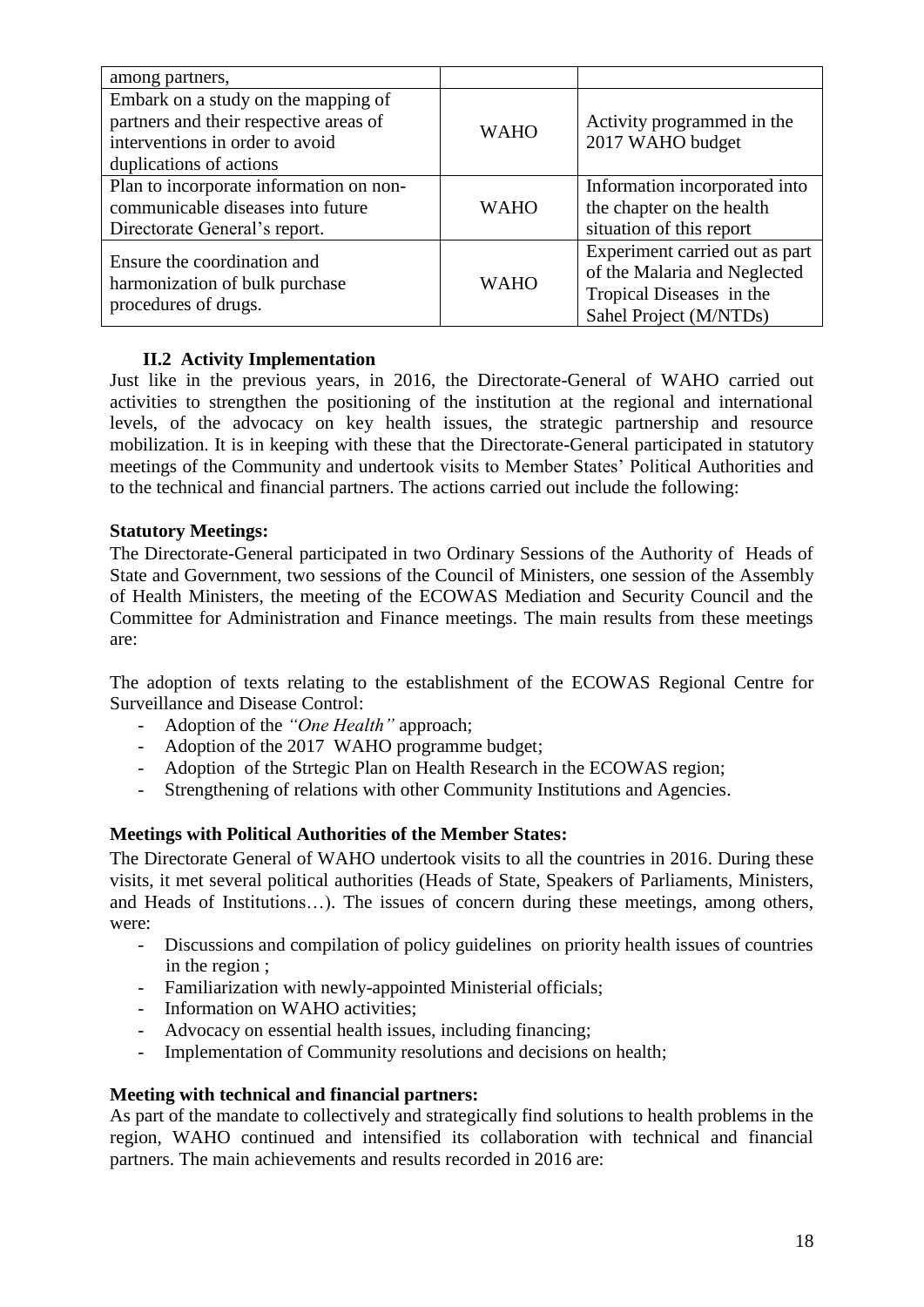- High-level advocacy on HIV/AIDS at the headquarters of the United Nations, coorganized with UNAIDS, with particular emphasis on access by the population to quality essential medecines;
- Review of cooperation with the main financial partners (the World Bank Group, USAID, KFW, AfDB) ;
- Review of cooperation with the main technical partners (United Nations Agencies and UEMOA) ;
- Signing of new financing agreements with the French Cooperation (DEMSAN and RIPOST Projects), the African Development Bank (Nutrition PRENFOS and Technical Assistance for Combating Epidemics Projects), USAID (WAHIT on Health Information Project) ;
- Signing of six (6) new Memoranda of Understanding (MoU) with CORDS, Palladium, UNIDO, UCPO, IRSP and WHO;
- Promotion of Public-Private Partnerships with the initiation of the pilot project between Orange Guinea and the Ministry of Health of Guinea on Information, Management of Health Information and between UNILEVER and the Ministry of Health in Ghana, on Hygiene and Sanitation;
- Negotiation of several new projects (RAD, BID Technical Assistance, Post-Ebola UNDP/JICA Project, KFW and GIZ Regional Programme for Combating Epidemics, Harmonization of Pharmaceutical Regulation Project-World Bank).

To date, WAHO has been able to negotiate and obtain nineteen (19) projects from the Partners with a total budget of more than One Hundred and Fifty Million (150.000.000) USD, eleven (11) of which are already being implemented while eight (8) will be launched in the course of 2017.

# **II.3 Status of Programme Implementation in 2016**

<span id="page-18-0"></span>This section focuses on the main results achieved through programme execution in 2016. These results include those of projects implemented with partner funding in support of the strategic plan implementation.

## <span id="page-18-1"></span>**Health Information and Research Programme**

The general objective of the programme is to improve production, dissemination, use of information and health research in the ECOWAS region. Actions carried out in the community in 2016 enabled us to achieve the following results:

- Effective use of the regional health information platform by all countries to transmit data on Epidemiological-Prone Diseases;
- Production and distribution of forty-nine (49) weekly epidemiological bulletins;
- Production and dissemination of three (3) quarterly epidemiological newsletters on the situation of EPDs;
- Award of two (2) scholarships to two (2) young researchers (Benin and Senegal);
- Support Côte d'Ivoire in drawing up National Policy and National Health Research Strategy;
- Creation of the West African National Ethics Committees Network;
- Supporting NEWAHE in identifying research priorities in five areas (health system, health research, emerging diseases, communicable diseases, non-communicable diseases);
- Identifying priority research topics in the field of Malaria and Neglected Tropical Diseases (20 Malaria topics and 20 NTD topics);
- Promoting best health practices through strengthening the capacities of stakeholders in seven (7) countries (Cabo Verde, Senegal, Liberia, Sierra Leone, Ghana, Guinea, Guinea-Bissau) on scaling up identified practices;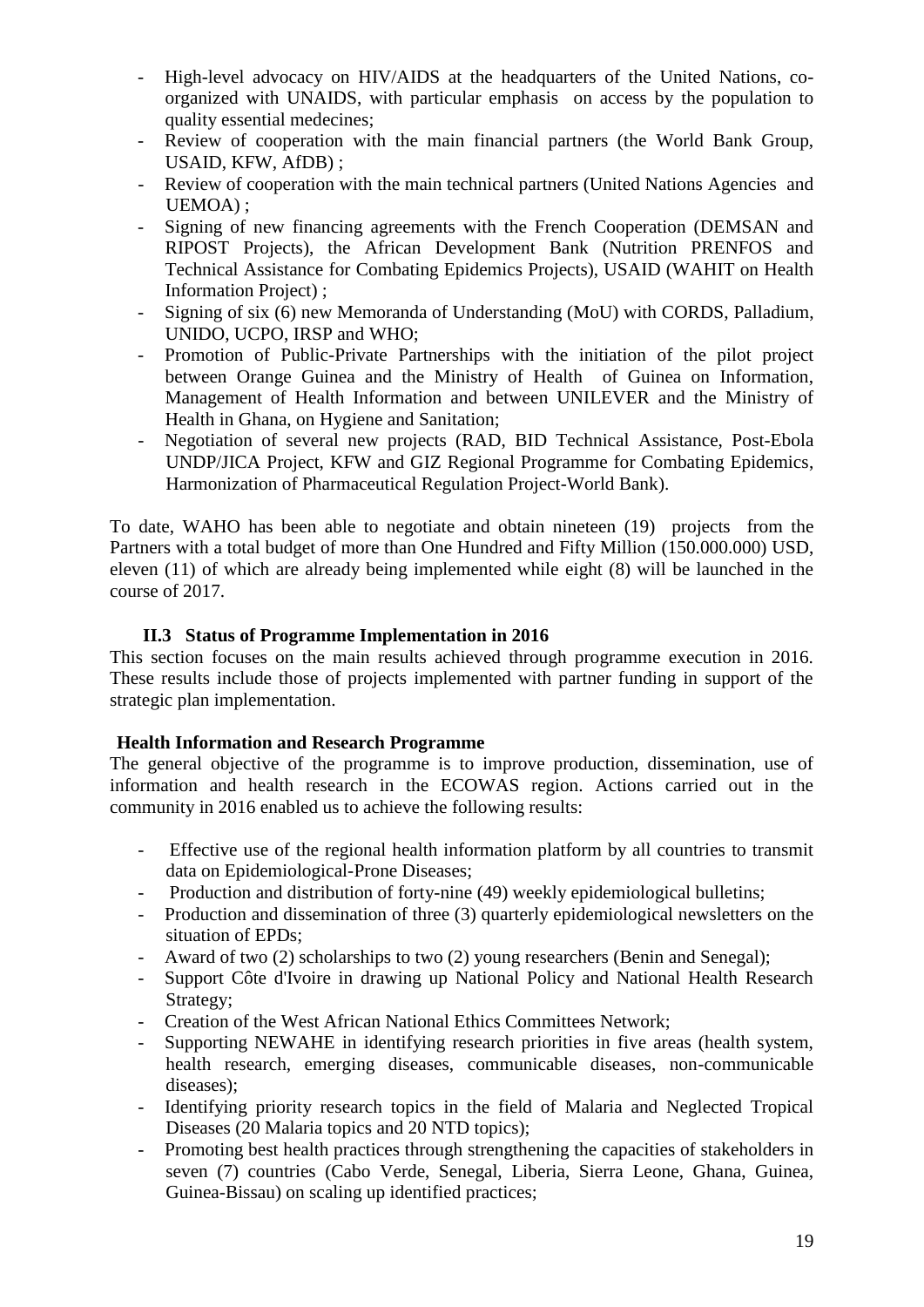- Organizing the 2<sup>nd</sup> Regional Forum on Best Health Practices;
- Support Nigeria in disseminating outcomes of research on primary health care in the twenty-five (25) Local Governments Areas (LGAs) of Delta State;
- Support Nigeria in organizing an exchange meeting between researchers and decisionmakers on maternal and child health;
- Capacity building for fifty-nine (59) researchers and decision makers in knowledge transfer/translation in Bauchi State, Nigeria.

Progress is being made in the production of health information regarding epidemiologicalprone diseases. However, additional effeorts have to be deployed to put together comprehensive health data.

## **II.3.1 Disease Control Programme**

<span id="page-19-0"></span>The programme objective is to reduce the prevalence of communicable and noncommunicable diseases. Activities carried out as part of this programme focused mainly on regional co-ordination and strengthening capacities in the countries on disease control in respect of HIV/AIDS, Malaria, Tuberculosis, Neglected Tropical Diseases and noncommunicable diseases. The interventions carried out have helped to achieve the following deliverables:

## **Concerning communicable diseases:**

- Strengthening capacities of Officials from the Ministries of Justice and Territorial Administration of Guinea-Bissau in order to implement the Dakar Declaration on access to ARV treatment for key populations;
- Payment of participation expenses for the youth from ECOWAS countries who attended the Pan-African Youth Leaders' Summit held in Libreville in preparation for the United Nations HIV Summit in New York, where two ECOWAS youth sponsored by WAHO read a statement on behalf of the Youth Organizations from countries of the Community;
- Organizing four (4) synchronized campaigns of seasonal malaria chemoprevention and mass distribution against Neglected Tropical Diseases (NTDs) (schistosomiasis, filariasis, soil-transmitted helminthiasis, trachoma, onchocerciasis) in forty-five (45) health districts, of Mali, Burkina Faso and Niger, as part of the M /NTD Project.
- Capacity building in entomology for officials of the National Malaria Control Programmes as part of vector control;
- Organizing the annual review of National Malaria Control Programmes for ECOWAS countries, which helped to strengthen the programme implementation;
- Organizing a Regional Workshop for Health Communication Specialists with a view to harmonizing communication tools for the control of Malaria and Neglected Tropical Diseases;
- Organizing the annual review of National Tuberculosis Control Programmes.

## **With regard to non-communicable diseases:**

- Drawing up a regional plan for the control of non-communicable diseases;
- Supporting Niger and the Gambia in preparing their National Plans for sustainability and revitalization of micronutrient supplementation;
- Organizing the mid-term review of the Nutrition Forum;
- Organizing the annual VISION 2020 Forum for monitoring eye healthcare in the ECOWAS region.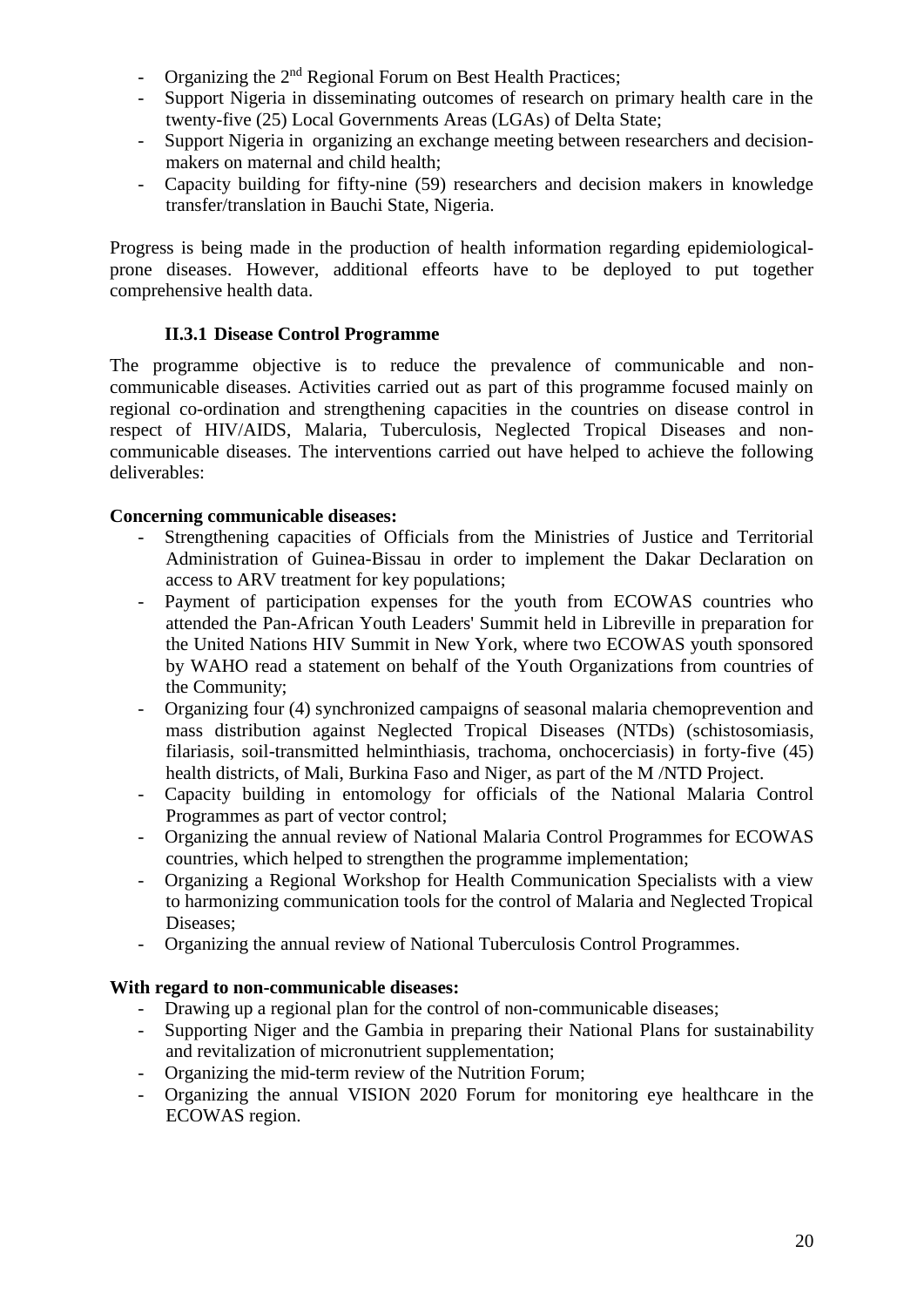#### **II.3.2 Epidemic and Health Emergencies Programme**

<span id="page-20-0"></span>The programme objective is to strengthen capacities for surveillance, disease prevention, response and resilience to epidemic shocks and emergencies. The activities carried out in 2016 focused on setting up the ECOWAS Regional Center for Disease Surveillance and Control (RCDSC) and support for countries in combating epidemics. The results achieved include:

#### **Establishment of the ECOWAS Regional Center for Disease Surveillance and Control (RCDSC):**

The Regional Center is the structure for surveillance, early warning and response, defined in the Regulations approved by ECOWAS Heads of State and Government at the Accra Summit in May 2015. Its headquarters is in Abuja and its national liaison officers are the National Coordinating Institutions (NCIs) for Disease Surveillance and Control. The activities of the Regional Center are geared towards four (4) main areas of intervention, namely: (i) surveillance and early warning; (ii) laboratories; (iii) rapid response team; and (iv) training and research. The main results relating to setting up ECOWAS/ RCDSC are:

- Approval of the organizational chart of the ECOWAS / RCDSC by ECOWAS decision-making bodies;
- Adoption of the Protocol establishing the ECOWAS Rapid Response Team and the modalities of its deployment;
- Setting up the ECOWAS / RCDSC Board of Directors and naming the countries to serve on it for the first two years, namely: Senegal, Côte d'Ivoire, Ghana, The Gambia, Guinea-Bissau and Guinea;
- The President of ECOWAS Commission appointed an Interim Executive Director of the ECOWAS / RCDSC;
- Signing the Protocol defining the modalities of co-operation between WAHO and the Minister of Foreign Affairs of the Federal Republic of Nigeria for implementation of the ECOWAS/RCDSC including the provision of the headquarters for the Center;
- Setting up the NCI Network and signing a protocol for co-operation between CORDS (International NGO) and WAHO with a view to monitoring and strengthening the network's capacities;
- Developing the NCI Network Manual of Procedures;
- Establishing the Regional Rapid Response Team (RRRT or White Helmets of ECOWAS) and strengthening capacities of the team members;
- Creation of a formal framework for collaboration between RRRT and the various implementing partners (IFRC, WADPI, WHO / EMT, USAID, CDC-US, E-CDC);
- Preparation of a reference document for evaluation of laboratory systems in ECOWAS countries with financial support from KFW;
- Preparation of ECOWAS / RCDSC Internal Regulations and Work Plan for the period 2016 - 2017;
- Establishing the ECOWAS diagnostic laboratories network;
- Establishing a "One Health" Regional Framework, focusing on four specific activities (i) assessing health risks in the region, (ii) establishing an integrated system for information sharing, (iii) strengthening the capacities of the regional laboratory network, (iv) organizing joint (multi-sector and multidisciplinary) simulation exercises for investigation, prevention and response to epidemics. This framework is based on the following institutional anchor:
	- o Sector Assemblies of ECOWAS Ministers (for political co-ordination);
	- o The Regional Center for Disease Surveillance and Control and the Regional Animal Health Center of ECOWAS (for technical and operational aspects at regional level);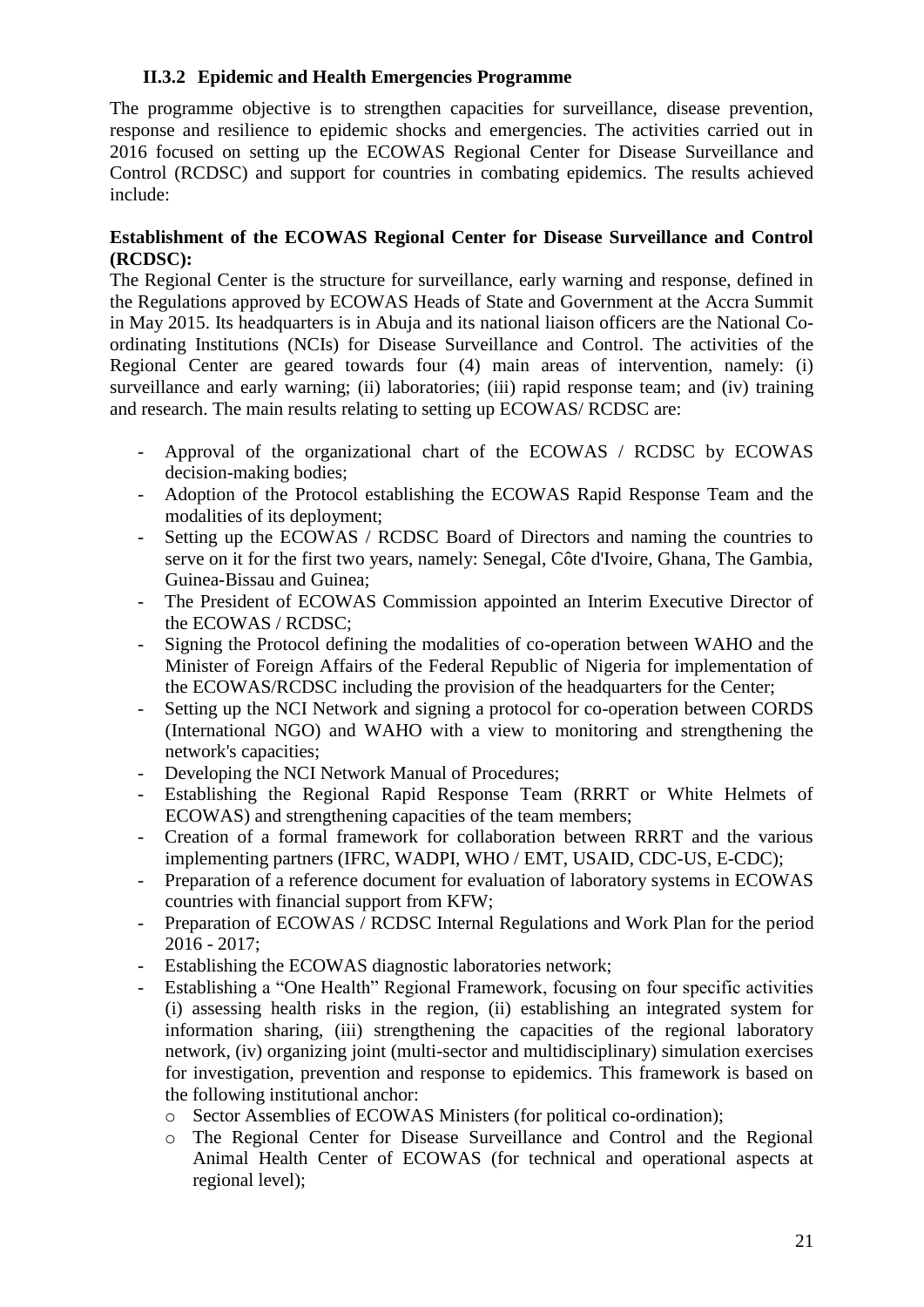o The National Co-ordinating Institutions at ECOWAS Member States' level (for the technical and operational aspects at the level of each country).

# **Support for countries in epidemic situations**

Different forms of material and / or financial support have been provided to member countries in epidemic situation. They include:

- Donation of medicines and materials to Togo to deal with the meningitis epidemic;
- Support to Burkina Faso for supervision of meningitis prevention and control activities;
- Donation of materials to Benin for prevention and control of the Lassa fever disease epidemic;
- Support to Niger to cover the operational costs of implementing the measles vaccination campaign;
- Support to Guinea-Bissau for the prevention and control of the Zika virus epidemic;
- Support to Cabo Verde for vector-borne disease control;

In addition, WAHO conducted several visits to countries affected by epidemics to inquire about the situation and support the authorities.

# **II.3.4 Medicines, Vaccines and other Products Programme**

<span id="page-21-0"></span>The programme aims to increase access to essential medicines, vaccines and other medical products. The interventions carried out during the year have helped to achieve the following results:

- Signing a technical and financial agreement with UNIDO for drawing up the road map on best pharmaceutical manufacturing practices, in order to strengthen and promote local production of quality medicines;
- Drawing up the list of raw materials, equipment and medicines to be exempted from tax as part of implementation of CET in the ECOWAS region;
- Assessing the capacities of national pharmaceutical regulatory authorities in 7 countries and drawing up roadmaps for ISO 9001 certification;
- Assessment of the regional ARV safety stock to improve the supply and distribution system;
- Organizing annual meeting of National Officials from quality control laboratories in the 15 ECOWAS member countries, leading to drawing up a roadmap for National Medicine Quality Control Laboratories (NMQCLs) to access ISO 17025 certification and WHO pre-qualification;
- Support for National Medicine Quality Control Laboratories (NMQCLs) with a view to achieving ISO 17025 accreditation / WHO Certification.

## **II.3.5 Traditional Medicine Programme**

<span id="page-21-1"></span>The programme objective is to promote the mainstreaming of Traditional Medicine into health systems in order to increase its contribution to achieving universal health coverage in the region. Consequently, the following results were achieved after implementation of planned activities in 2016:

- Establishing a Committee of Experts in charge of developing herbal pharmacopoeia for treatment of new emerging diseases;
- Training Directors of National Traditional Medicine Programmes on ntellectual property of products and traditional medicine practices;
- Support to Guinea-Bissau in organizing its first congress to strengthen collaboration between traditional medicine practitioners and conventional medicine practitioners;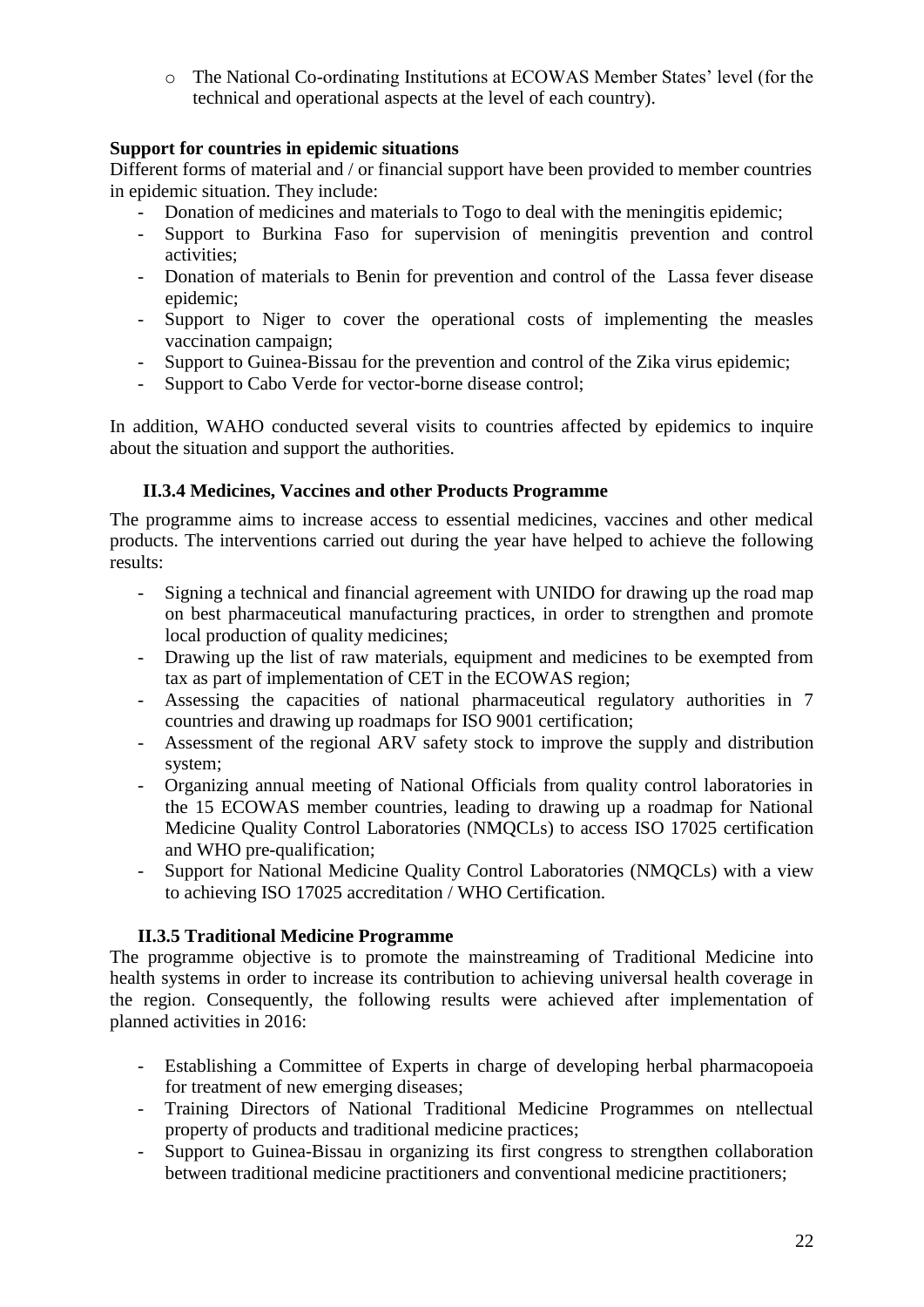- Support to Burkina Faso for implementation of its Traditional Medicine Strategic Plan;
- Organizing the Scientific Congress of Traditional Medicine Practitioners and Conventional Physicians to promote collaboration between the two medicine practices.

# **II.3.6 Maternal, Child, Adolescent, Youth and Elderly People's Health Programme**

<span id="page-22-0"></span>The programme objective is to promote maternal, neonatal, child and adolescent, youth and older people's health in the ECOWAS region. Under each segment, the following results were achieved for the year 2016:

## **Maternal and Neonatal Health**

-

- Training a pool of twelve (12) trainers (a gynaecologist-obstetrician, a pediatrician and a midwife) in Obstetric and Neonatal Emergency Care (ONEC) in three (03) countries: Burkina Faso, Côte d'Ivoire, Togo;
- Support to three (3) countries to replicate Best Practices. These are Burkina Faso for RapidSMS, Mali for Schools for Husbands and Côte d'Ivoire for Intra-Uterine Contraceptive Device (IUD) during Post Partum;
- Advocacy for Family Planning (FP) in collaboration with Ouagadougou Partnership and FP2020;
- Organizing Regional Consultation with other partners (WHO, UNFPA, etc.) on the delegation of tasks in providing RH/FP services and harmonization of the Nomenclature and Anchoring of the Directorates in charge of RH/ FP;
- Training sixteen (16) trainers from six countries (Benin, Burkina Faso, Mali, Niger, Senegal and Togo) on the management of Menstrual Hygiene, in collaboration with UN Women;
- Providing contraceptive products in five (5) countries (Benin, Burkina Faso, Guinea-Bissau, Ghana, Niger);
- Organizing an awareness campaign on family planning and HIV / AIDS screening at the border between Benin and Togo;
- Organizing the annual review of National Maternal, Neonatal and Child Health Programmes.

Child, Adolescent, Youth and Older People's Health:

- Development and technical validation of the orientation guidelines for development and implementation of strategies for Adolescent and Youth Health (AYH);
- Support to Niger for review of its National AYH Strategy;
- Technical and financial support provided to Senegal to train 48 healthcare providers on computerized IMCI (ICATT);
- Support to Burkina Faso to organize the workshop on care for older persons;
- Support to Benin for the running of National Consultative Committee on Immunization (NCCI / GTCV);
- A scholarship for training in inter-university degree in vaccinology awarded to twelve (12) candidates from four (4) countries (Burkina Faso, Côte d'Ivoire, Niger and Togo).

# **II.3.7 Health System Governance Programme**

<span id="page-22-1"></span>This programme aims at contributing to improving governance of health systems.

The following results were achieved through the activities carried out:

- Development and technical validation of the Regional Orientation Guidelines on Developing a National Policy on Community-Based Interventions (CBI);
- Development and technical validation of the Operationalization Framework for Twelve (12) Action Points resulting from the Regional Conference on Health District;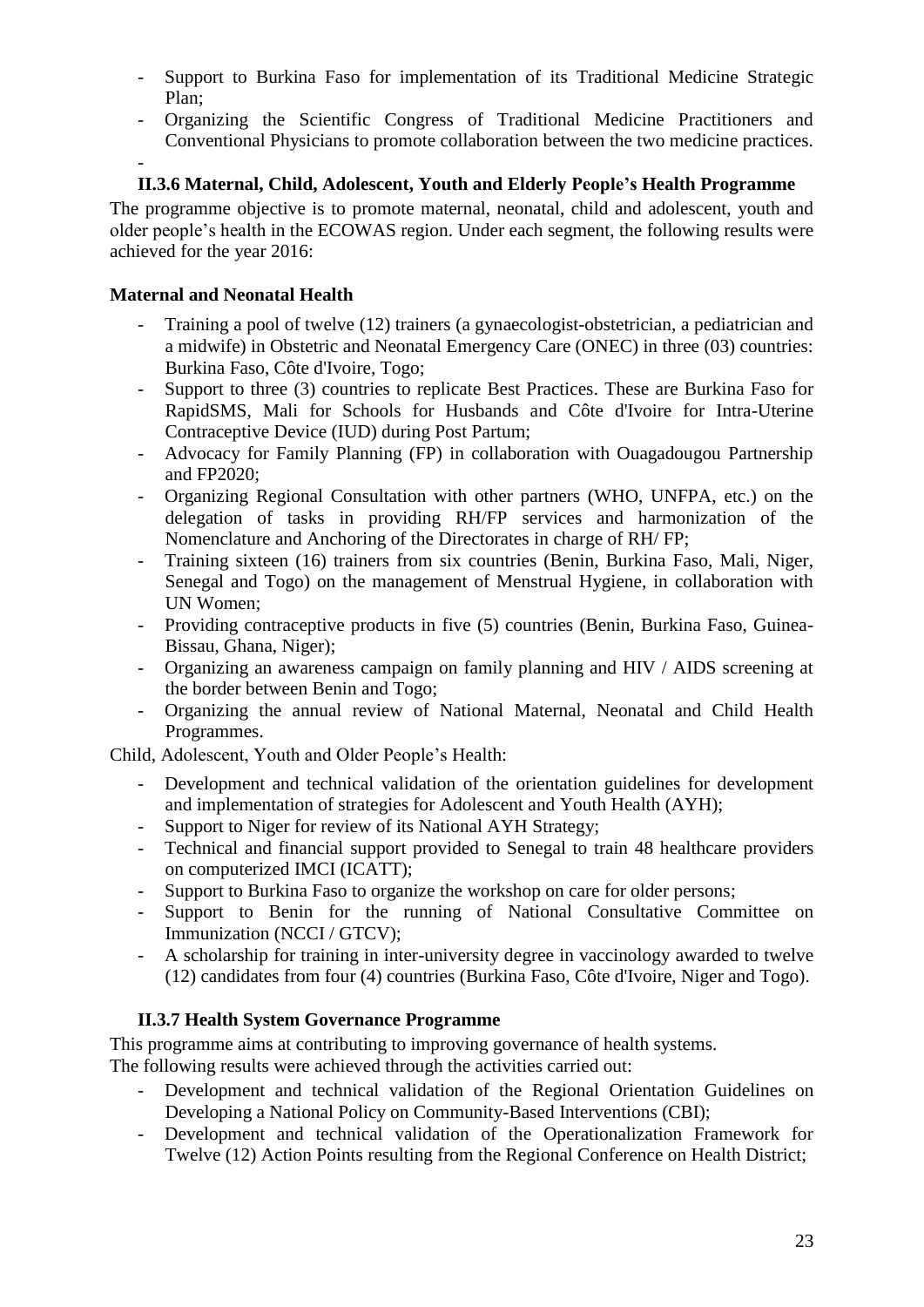- Technical and financial support provided to the Ministry of Health of Burkina Faso to organize the National Stakeholders' Conference on hospitals.

# **II.3.8 Health Sector Human Resources Programme**

<span id="page-23-0"></span>This programme is intended to facilitate the training, use and free movement of health professionals in the ECOWAS region, so that quality health human resources are available for use in the ECOWAS region. The implementation of the activities during the year 2016 has helped to achieve the following results:

- Strengthening of capacities in management, public health and language, of fifteen (15) young professionals from ECOWAS countries;
- Further studies for fifteen (15) medical specialists from Cabo Verde in Brazil;
- Harmonization and technical validation of regulations for the practice of pharmacists in the ECOWAS region;
- Harmonization of nursing and midwifery training curriculum of English-speaking colleges;
- Harmonization of the code of ethics for fourteen (14) professional categories in healthrelated disciplines;
- Developing a Manual on "Gender in the Private Health Sector";
- Harmonization of the specialized training curriculum for pharmacists;
- Finalization of the harmonized curriculum for training in dental surgery in the ECOWAS region;
- Training thirty (30) managers from the eight (8) French-speaking countries in rules and best practices for storage of health products and personal protective equipment.

# **II.3.9 Technical Assistance Programme for Member States**

<span id="page-23-1"></span>This programne aims at contributing to improving management and logistical capacities of Member States. The results of the interventions carried out include:

- Granting two (2) vehicles to Niger, including an ambulance for Diffa health region with large numbers of victims of repeated attacks by the Boko Haram group;
- Support to Sierra Leone in strengthening laboratory capacities of a hospital (Bai Burei);
- Support to Guinea-Bissau for the take-off of its new Health Development Strategic Plan;
- Research support was granted to four (4) applications on the Evolution of medical laboratories in West Africa from 1960 to 2000, the codification of traditional medicine, onchocerciasis and trypanosomiasis between 1960 and 2012, and Dengue / arbovirus;
- Support to the African Gynaecological and Obstetrical Society (AGOS) to organize its annual congress.

# <span id="page-23-2"></span>**II.3.10 Strategic Partnership and Policy Harmonization Programme**

This programme aims at strengthening strategic partnership and policy harmonization, and ultimately it should help improve co-ordination of interventions and facilitate implementation of regional policies, standards and legislation. The salient results achieved in 2016 are as follows:

- Technical validation of the orientation guidelines for developing, implementing universal health coverage and monitoring its progress;
- Organizing the first annual meeting on health planning in the ECOWAS region, which led to the institutionalization of the meeting in order to review progress on health in the ECOWAS region and also help ensure better planning of WAHO activities;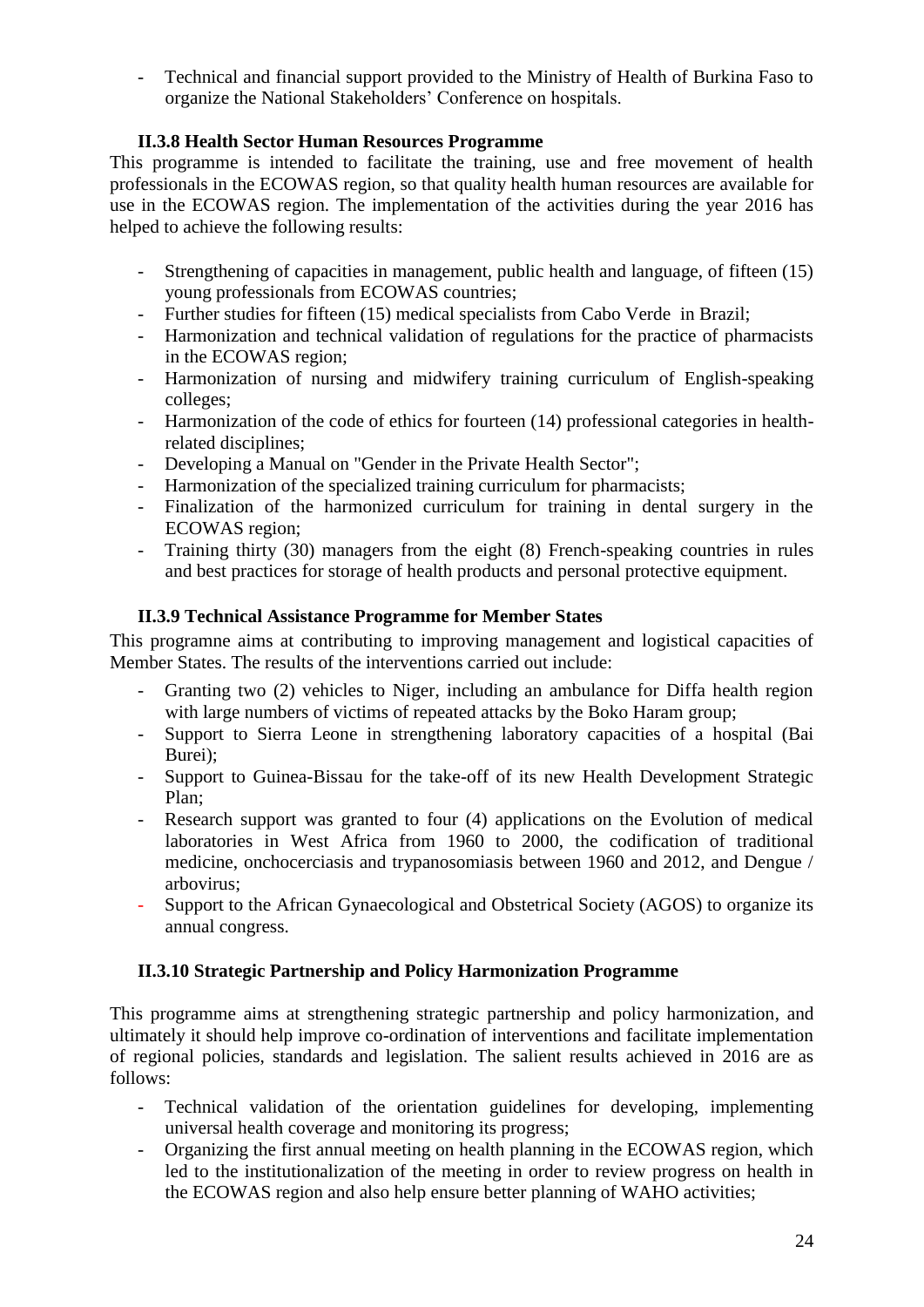- Organizing the mid-term review of the WARDS Project, which helped make decisions to accelerate project implementation;
- Preparation of a joint WAHO-UNICEF Action Plan for 2016;
- Development of several projects, such as REDISSE, Demography and Health, as well as several concept notes as part of Community Development Programme (CDP) and the 11<sup>th</sup> EDF, Regional Indicative Programme component;
- Sponsoring the creation and establishment of the West African Private Health Sector Federation and the African Private Health Sector Federation.
- Creation of three (3) Champions Networks for Adequate Health Financing (CNFAHF) (The Gambia, Ghana, Sierra Leone);
- Support to the CNFAHF of four (4) countries (Burkina Faso, Côte d'Ivoire, Niger and Togo) to strengthen advocacy for health financing and repositioning family planning;
- Establishing a framework for dialogue and exchanges between the Networks of Burkina Faso, Côte d'Ivoire, Niger and Togo as part of the demographic dividend.

# <span id="page-24-0"></span>**II.3.11 WAHO Institutional Strengthening Programme**

The programme objective is to strengthen the WAHO institutional capacities in order to overcome the challenges of insufficient human and financial resources, lack of institutional communication, use of information and communication technology, and co-ordination of interventions at regional level. Implementation of this programme has helped to achieve the following results:

- Printing and dissemination of the WAHO 2016-2020 Strategic Plan;
- Finalizing the 2016-2020 Operational Plan ;
- Preparation of WAHO 2017 Programme Budget;
- Organizing two (2) half-yearly internal reviews of WAHO programmes and projects, which enabled us to assess the implementation status of projects and programmes and give guidance;
- Organizing the 17<sup>th</sup> Ordinary Session of the Assembly of ECOWAS Health Ministers;
- Regular dissemination of information on WAHO's programmes on the WAHO website, social networks, the media;
- Involving the media in the country to disseminate information through four (4) special advertising features on WAHO programmes: (AMS, Best Practice Forum, Launch of Malaria and Neglected Tropical Diseases Project in the Sahel and launch of REDISSSE Project);
- Setting up health communicators' networks to enable interaction between communicators from ECOWAS countries and WAHO for information sharing, better visibility of interventions by Ministries of Health and interventions by WAHO and better co-ordination of awareness in the countries;
- Setting up and or revamping of the Project Management Unit with the recruitment and installation of new consultants who joined the Unit;
- Purchase of 3 Generators, a vehicle, a bus, office supplies, computers and IT utility software for the staff, provision of videoconferences for ECOWAS countries;
- Some works of construction, renovation and painting for maintenance of buildings;
- Two stabilized and secured Internet connections (fiber optic and VSAT);
- Development of new modules and improvement of the WAHO website;
- Acquisition of IT equipment for staff, acquisition of equipment to standardize and secure the local network and Internet, acquisition of teleconferencing equipment for meeting rooms;
- Training on the use of the integrated document management software (SIGB / PMB) made it possible to understand how this software works as it has now become the tool to manage the library catalog [http://pmb.wahooas.org/;](http://pmb.wahooas.org/)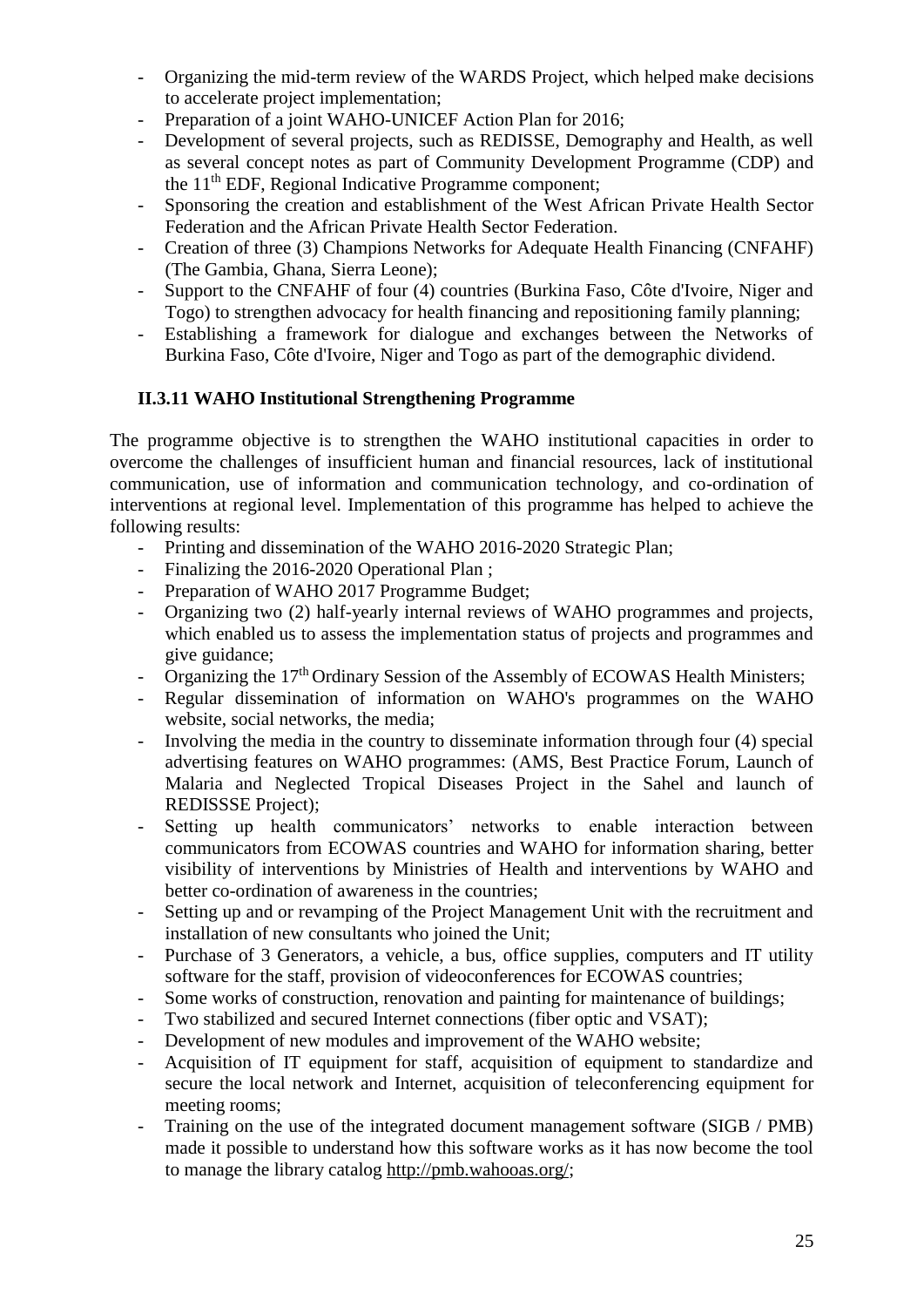- A Library policy document which is in line with the mission of the library has been drawn up. A library committee has been set up, a questionnaire to collect personnel documentation needs is available, a scope of work of the library committee, a 2017- 2020 Action Plan and an Operational Plan for 2017 have been drawn up, security measures and conditions of access to the library have been proposed;
- Strengthening the capacities of forty-four (44) WAHO staff members in several areas, including: ECOLink system, International Public Sector Accounting Standards (IPSAS), Human Resource Management; Management of a secretariat and coaching, contemporary driver and golden rules of first aid.

# **III. STATUS OF FINANCIAL EXECUTION**

<span id="page-25-0"></span>The status of the Budget implementation as at 31 December 2016 can be summarized as follows:

| <b>Description</b>                          | 2016 Approved<br><b>Budget (UA)</b> | <b>Implemented as at 31</b><br>December 2016 (UA) | $\frac{0}{0}$<br><b>Implemented</b> |
|---------------------------------------------|-------------------------------------|---------------------------------------------------|-------------------------------------|
| Governing Bodies                            | 654.478                             | 537.709                                           | 82%                                 |
| Administration                              | 4.649.828                           | 2.727.838                                         | 59%                                 |
| <b>Programme Staff Costs</b>                | 2.572.408                           | 1.526.307                                         | 59%                                 |
| Programme Activities (incl.<br>Ext Funding) | 16.062.067                          | 7.564.772                                         | 47%                                 |
| Contingency                                 | 381.261                             |                                                   | 0                                   |
| Total                                       | 24.320.043                          | 12.356.626                                        | 51%                                 |

In terms of funding received as at 31 December 2016, the situation was:

| <b>Description</b>              | 2016 Approved      | <b>Implemented as at 31</b> |                    |
|---------------------------------|--------------------|-----------------------------|--------------------|
|                                 | <b>Budget (UA)</b> | December 2016 (UA)          | <b>Implemented</b> |
| Community Levy                  | 15.136.246         | 10.682.729                  | 71%                |
| <b>Arrears of Contributions</b> | 473.148            |                             |                    |
| <b>Income from Services</b>     | 22.307             | 2.585                       | 12%                |
| <b>External Funding</b>         | 8.688.341          | 5.877.497                   | 68%                |
| Total                           | 24.320.043         | 16.562.811                  | 68%                |

## <span id="page-25-1"></span>**IV. CHALLENGES IN 2016**

Like in 2015, there were several challenges in 2016, namely:

- Persistence of epidemics and consequently their management;
- Difficulty in implementing programmes financed by the Community Levy as the ECOWAS Commission was late in making financial resources available;
- Non-recruitment to key vacant positions within the institution;
- Insufficient human resources:
- Poor justification of funds made available to certain countries.

## <span id="page-25-2"></span>**CONCLUSION**

In 2016, despite financial difficulties encountered in the first two quarters, WAHO implemented significant activities and achieved the results presented in this report.

Regarding 2017, with financing from the Community Levy and the implementation of financing agreements signed in 2016, WAHO is committed to addressing the various